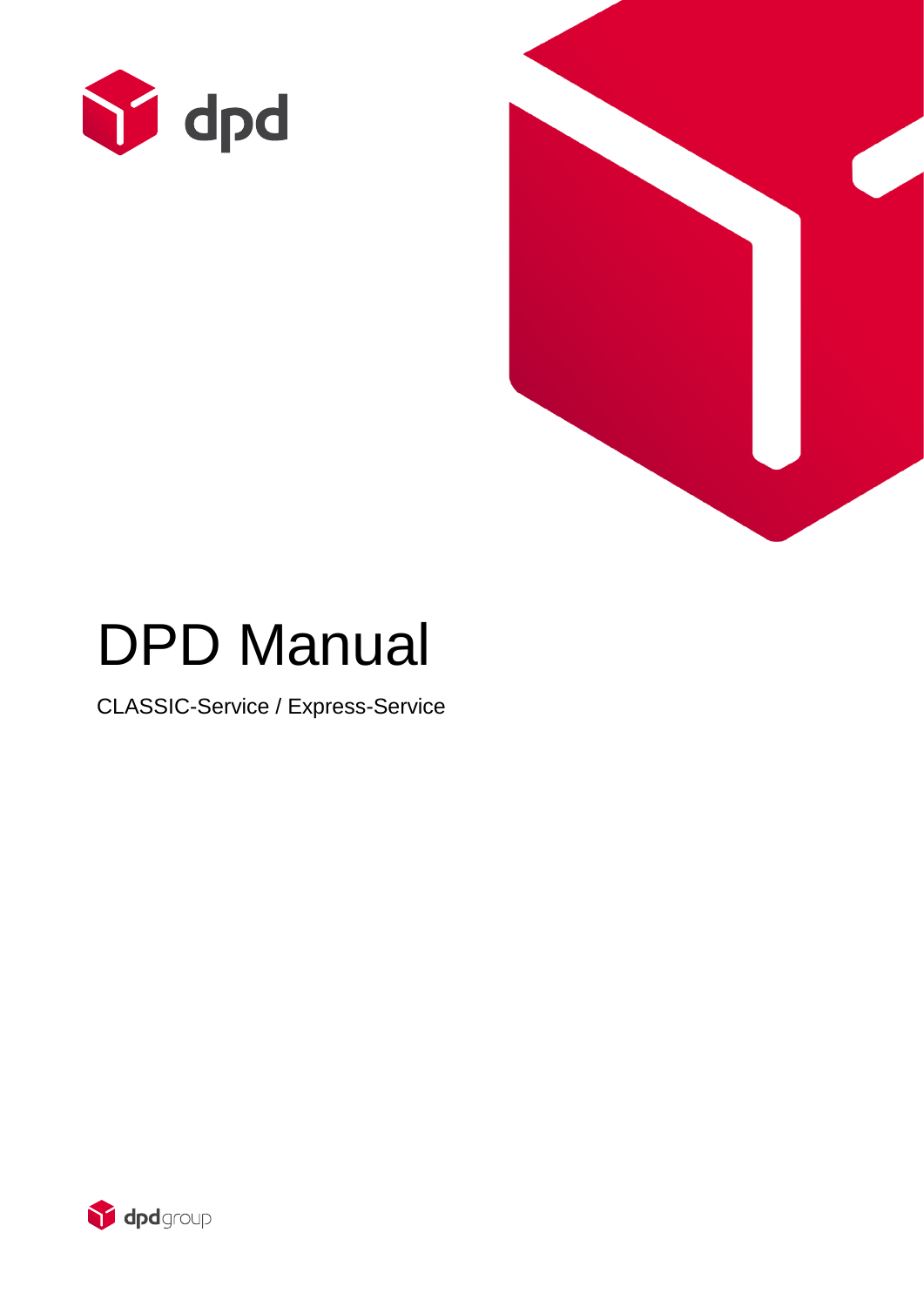| <b>Contents</b>            |                                                                                                                                       |                |
|----------------------------|---------------------------------------------------------------------------------------------------------------------------------------|----------------|
| <b>Foreword</b>            |                                                                                                                                       | $\mathbf{2}$   |
| <b>PART A. DEFINITIONS</b> |                                                                                                                                       |                |
|                            | 1.<br>What do all these logistics terms mean?                                                                                         | 3              |
|                            | <b>PART B. THE SHIPPING OF PARCELS</b>                                                                                                | 5              |
|                            | Geodata and login codes<br>2.                                                                                                         | $\sqrt{5}$     |
|                            | 3.<br>How does the pickup of a Parcel at an address in the Netherlands work?                                                          | $\overline{7}$ |
|                            | 4.<br>How does the delivery of a Parcel through DPD CLASSIC Services, DPD Home and<br>DPD ParcelLetter work (transportation by road)? | 8              |
|                            | 5.<br>How does delivery of a Parcel through DPD Express Services / DPD GUARANTEE                                                      |                |
|                            | (transportation by road) work?                                                                                                        | 9              |
|                            | How does the delivery of a Parcel through DPD International Express<br>6.                                                             |                |
|                            | (transportation by air) work?                                                                                                         | 11             |
| <b>PART C. PARCELS</b>     |                                                                                                                                       | 13             |
|                            | 7.<br>What are the minimum requirements for a Parcel?                                                                                 | 13             |
|                            | 8.<br>Which dimensions / weight can a Parcel have?                                                                                    | 14             |
|                            | Is it possible to offer Limited Quantities of dangerous goods for transportation?<br>9.                                               | 15             |
| <b>PART D. CLAIMS</b>      |                                                                                                                                       |                |
|                            | 10.<br>Which information does DPD need to process a claim?                                                                            | 16             |
|                            | 11.<br>When is an advance deposit required?                                                                                           | 19             |
|                            | <b>PART E. OPTIONS</b>                                                                                                                | 20             |
|                            | 12.<br>Option: Pickup parcelshop                                                                                                      | 20             |
|                            | 13.<br><b>Option: Predict</b>                                                                                                         | 22             |
|                            | 14.<br><b>Option: ParcelLetter</b>                                                                                                    | 23             |
|                            | 15.<br><b>Option: Saturday Delivery</b>                                                                                               | 24             |
|                            | 16.<br>Option: C.O.D. (Cash on Delivery) cross-border                                                                                 | 25             |
|                            | 17.<br><b>Option: Collection Request</b>                                                                                              | 26             |
|                            | 18.<br>Option: Higher Insurance                                                                                                       | 27             |
|                            | 19.<br>Option: Pallet Administration                                                                                                  | 28             |
|                            | 20.<br>Option: Webshop                                                                                                                | 29             |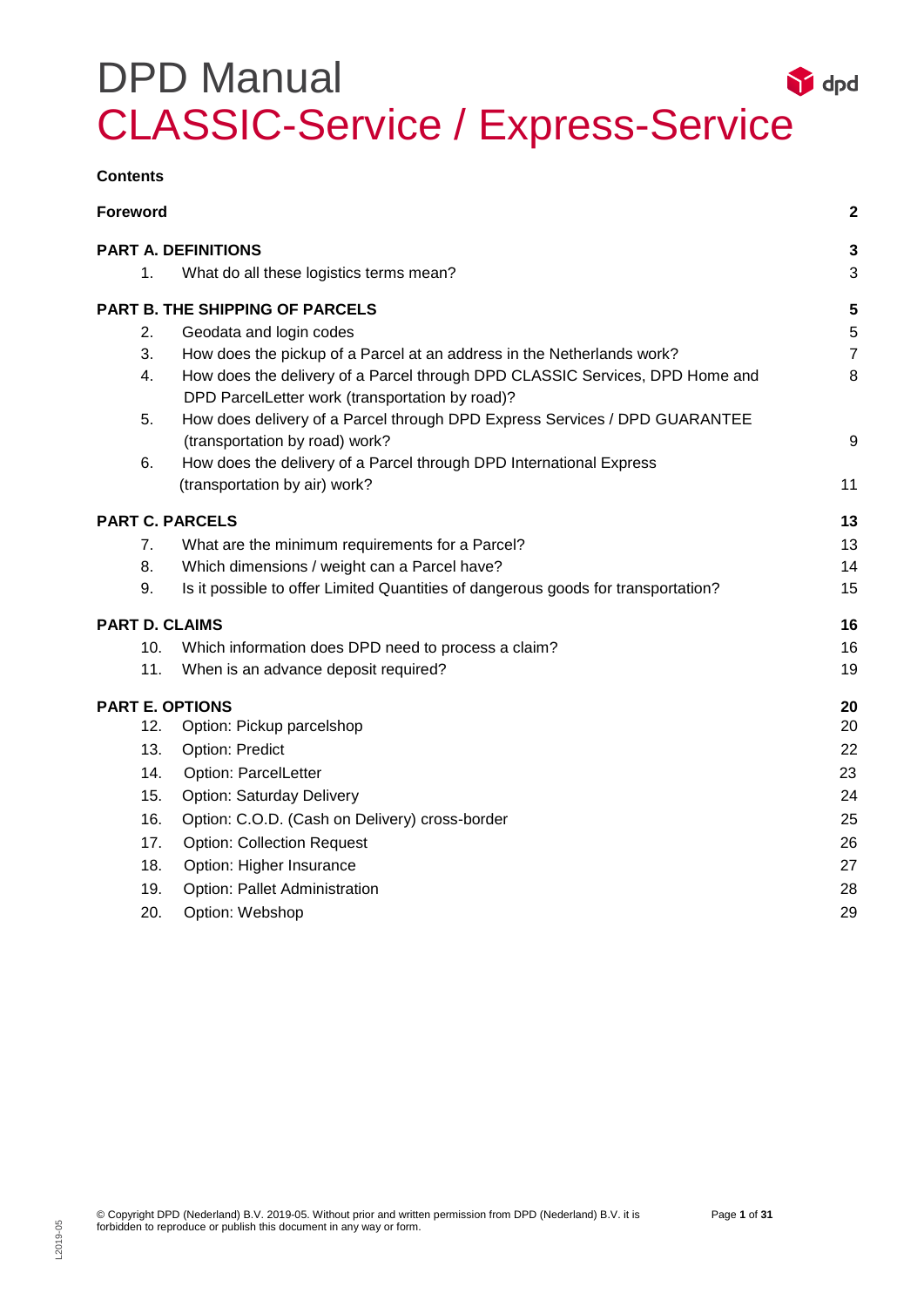### <span id="page-2-0"></span>**Foreword**

Flexibility is the cornerstone of the Services provided by DPD and is of the utmost importance to her principals. That is why DPD has developed this comprehensive manual, which contains the details and processes with regards to our logistic solutions and the possibilities we offer to our principals. These processes allow a large number of combinations, so you can choose the products which suit your exact needs.

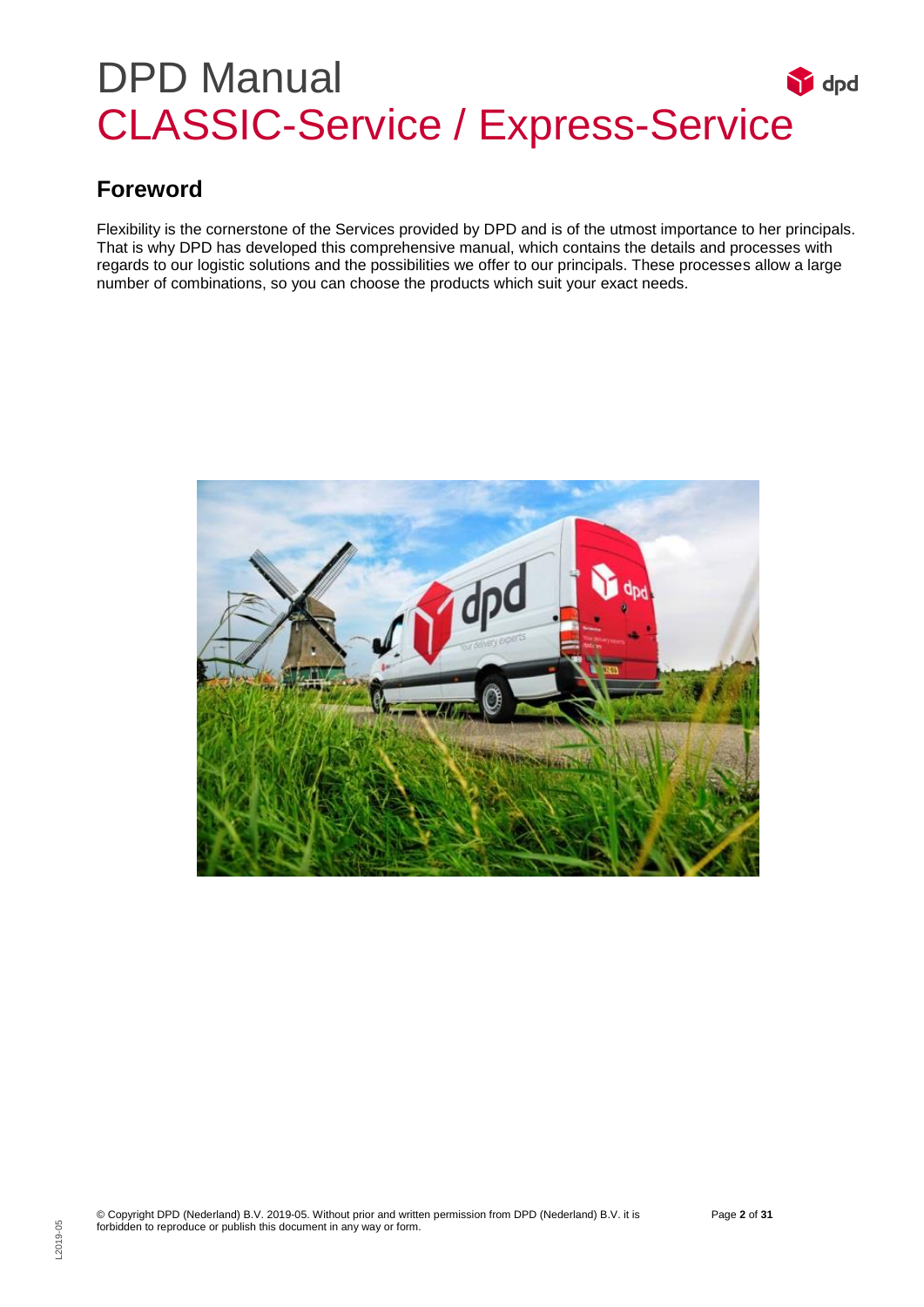### <span id="page-3-0"></span>**PART A. DEFINITIONS**

The logistics sector uses a great number of terms and concepts which are unknown or unfamiliar to the 'outside world'. For that reason, all terms are used in the DPD Manual are defined below. When a term is used in the text, it will be recognisable by the first letters being a capital letter.

### <span id="page-3-1"></span>**1. What do all these logistics terms mean?**

- 1.1. ADR: the most recent version of the European Agreement concerning the International Carriage of Dangerous Goods by Road and the guidelines as published by the Publication Series Dangerous substances (*in Dutch: Publicatiereeks Gevaarlijke stoffen)*, including related regulations. The ADR is statutory law for all forwarding services agreements concluded between you and DPD.
- 1.2. Chemical Substance: any substance falling within the scope of the latest version of the Substances Directive (Directive 67/548), the European REACH regulation (regulation 1907/2006) and the Regulation on the export and import of dangerous chemicals (Regulation 689/2008 EC).
- 1.3. Consignee: the legal entity or natural person to whom Parcels are to be delivered.
- 1.4. C.O.D. (Cash On Delivery): the cross-border delivery of Parcel against payment from the Consignee.
- 1.5. DPD: DPD (Nederland) B.V., a company organized under the laws of the Netherlands with limited liability, whose corporate seat is in Oirschot (5688 HA) at Westfields 1410, the Netherlands, registered in the Trade Register of the Chamber of Commerce under number 09118128.
- 1.6. DPD CLASSIC: The forwarding of Parcels to companies and natural persons and thereto related services.
- 1.7. DPD Home: The forwarding of Parcels to consumers.
- 1.8. DPD ParcelLetter: the delivery of a parcel via a mailbox without proof of delivery.
- 1.9. Forwarding services: the forwarding of Parcels on behalf of the Principal by DPD by engaging carriers for the carriage of Parcels.
- 1.10. Geodata: a digital file which contains information such as but not limited to the name and address information of the Consignee as well as the selected options for the Forwarding Services.
- 1.11. Legal Provisions: any administrative decision, any treaty, convention, law and any (other) regulation from an international, national or local government body or authority, which is applicable to the forwarding services.
- 1.12. Limited Quantities: the carriage of dangerous goods in Limited Quantities in accordance with the provisions of the ADR.

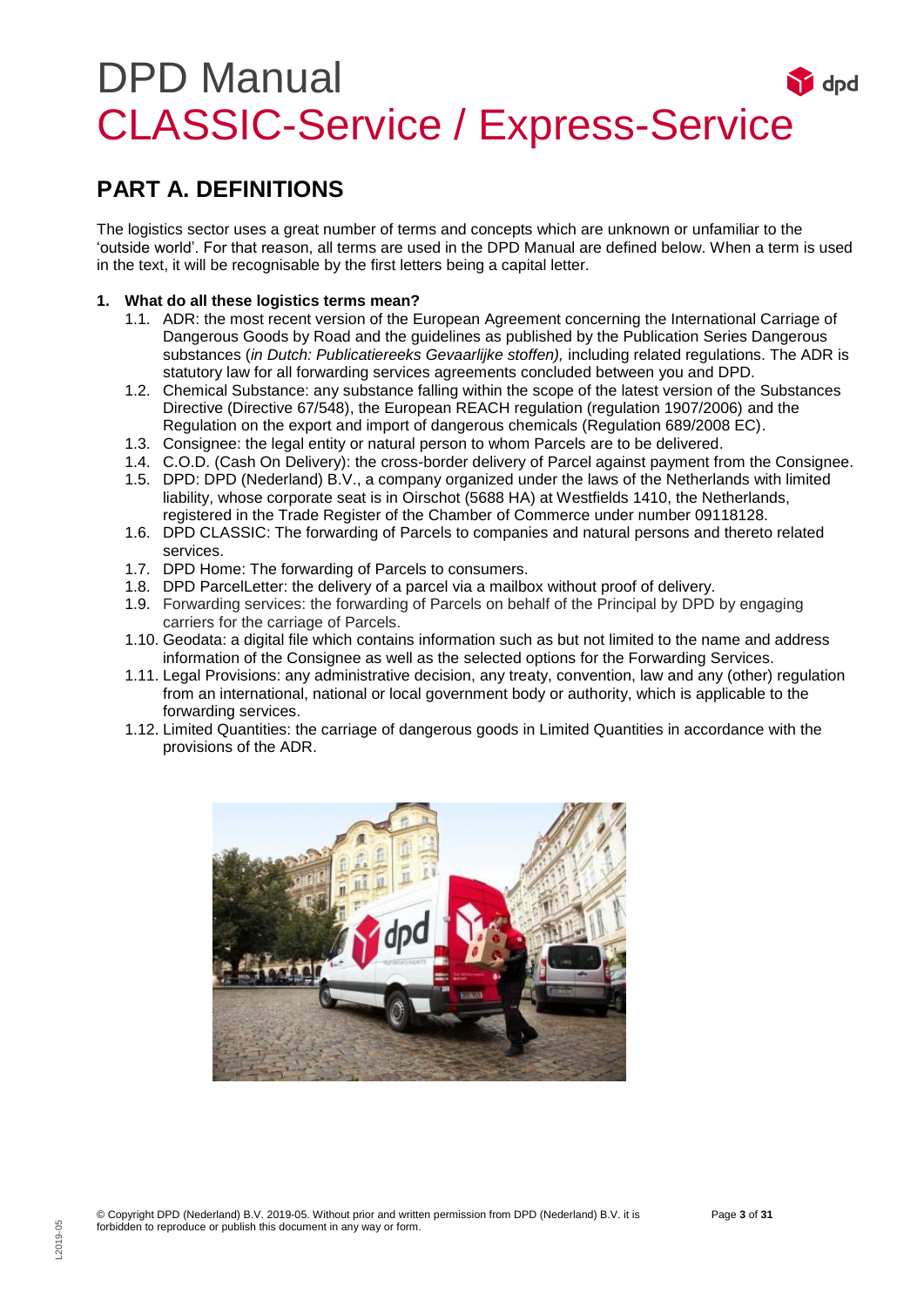- 1.13. Parcel: goods with a maximum Procurement Value of € 13.000,-.
- 1.14. Pickup parcelshop: a pickup or drop off point for a Parcel in the DPD network.
- 1.15. Parcel Label: the label with instructions attached to a Parcel.
- 1.16. Procurement Value: the value (stated on the invoice) of a Parcel at the moment a Parcel came into the (economic) possession of the Principal, minus a write-off percentage of (depending on the nature of the Parcel) 10% to 20% per year.
- 1.17. Proof of Delivery: any notice, statement or remark by the Consignee or a representative of the Consignee, from which is apparent that the Parcel has been received by the Consignee. An analogue or digital signature as meant in article 3:15a of the Dutch Civil Code (*Burgerlijk Wetboek*), or an accepted Quick Response (QR) code, pin code or written permission from the Consignee to deliver the Parcel to a certain location for pickup, all constitute as Proof of Delivery.
- 1.18. Principal (or 'you'): the principal of DPD in the Services Agreement.
- 1.19. Service(s): all activities and services performed relating to the Forwarding Services.
- 1.20. Software: all software (applications and modules) DPD uses and future updates, changes, bug fixes, and patches which are applicable to the software (modules).
- 1.21. Transit Document(s): the (air transportation) consignment note, distribution list, CMR list, the Geodata or the Parcel Label whereby DPD acknowledges the receipt of a Parcel and commits to the delivery thereof by engaging carriers.
- 1.22. Transit Time: the time between the consignment of a Parcel to the carrier and the delivery to the Consignee.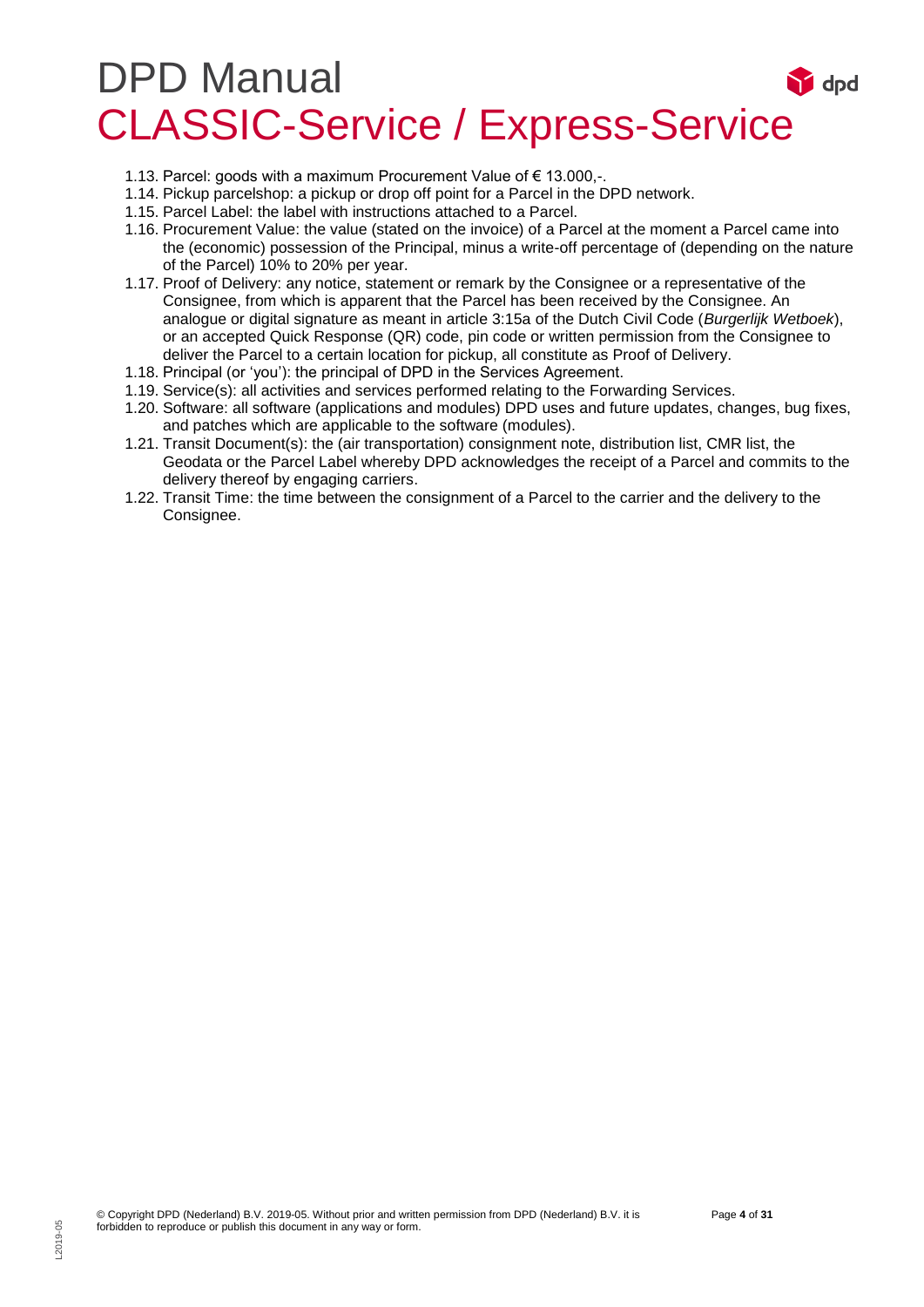### <span id="page-5-0"></span>**PART B. THE SHIPPING OF PARCELS**

#### <span id="page-5-1"></span>**2. Geodata and login codes**

#### **Creating a Parcel Label**

- **Step 1.** Please ensure that the Parcel meets the requirements of Part C of the DPD Manual.
- **Step 2.** A Parcel Label must be made in accordance with specifications provided by DPD for each individual Parcel using Software made available by DPD. The following data must be entered into the Software: the shipping and delivery location (this cannot be a PO box), the country code, the desired product, the weight of the Parcel, the desired options, the name and the (preferably mobile) phone number of the Consignee.
- **Step 3.** After data of step 2 has been entered and you have pressed the 'end of day' button, the Software sends the completed Geodata to DPD automatically, provided you have a working internet connection. If the Geodata is not received by DPD, DPD cannot perform the Services.
- **Step 4.** After the Geodata is sent to DPD, you must print the Parcel Label and attach it to the Parcel in such a way that the label cannot be separated from the Parcel. Parcel Labels are processed electronically and must be undamaged and the printed text must be readable. Any information written on the Parcel Label, such as stickers with further instructions or extra information cannot be processed and is therefore not a part of the agreement with DPD.

#### **Please take note of the following**

If you don't want to use the Software made available by DPD to create Parcel Labels, you are to send a test Parcel Label made with your own software to DPD. Provision of Services is subject to prior approval by DPD of the test Parcel Label. Due to continuous development of software/computerization DPD may change the requirements of Parcel Labels.

#### **Postal code table**

The postal code table is necessary in order to have the Parcels send to the right addresses and requires updating three times per year, but this may vary. An update can take place automatically and sometimes you must give permission for the DPD updates in the online application. What applies to you depends on the software you use. If you use your own software to create Parcel Labels you must update the postal code table yourself. DPD will inform you when updating is necessary. After you have updated the postal code table you must send DPD a Parcel Label for testing purposes, which DPD must approve. If you have questions on the postal code table, please feel free to contact our CustomerIT department.

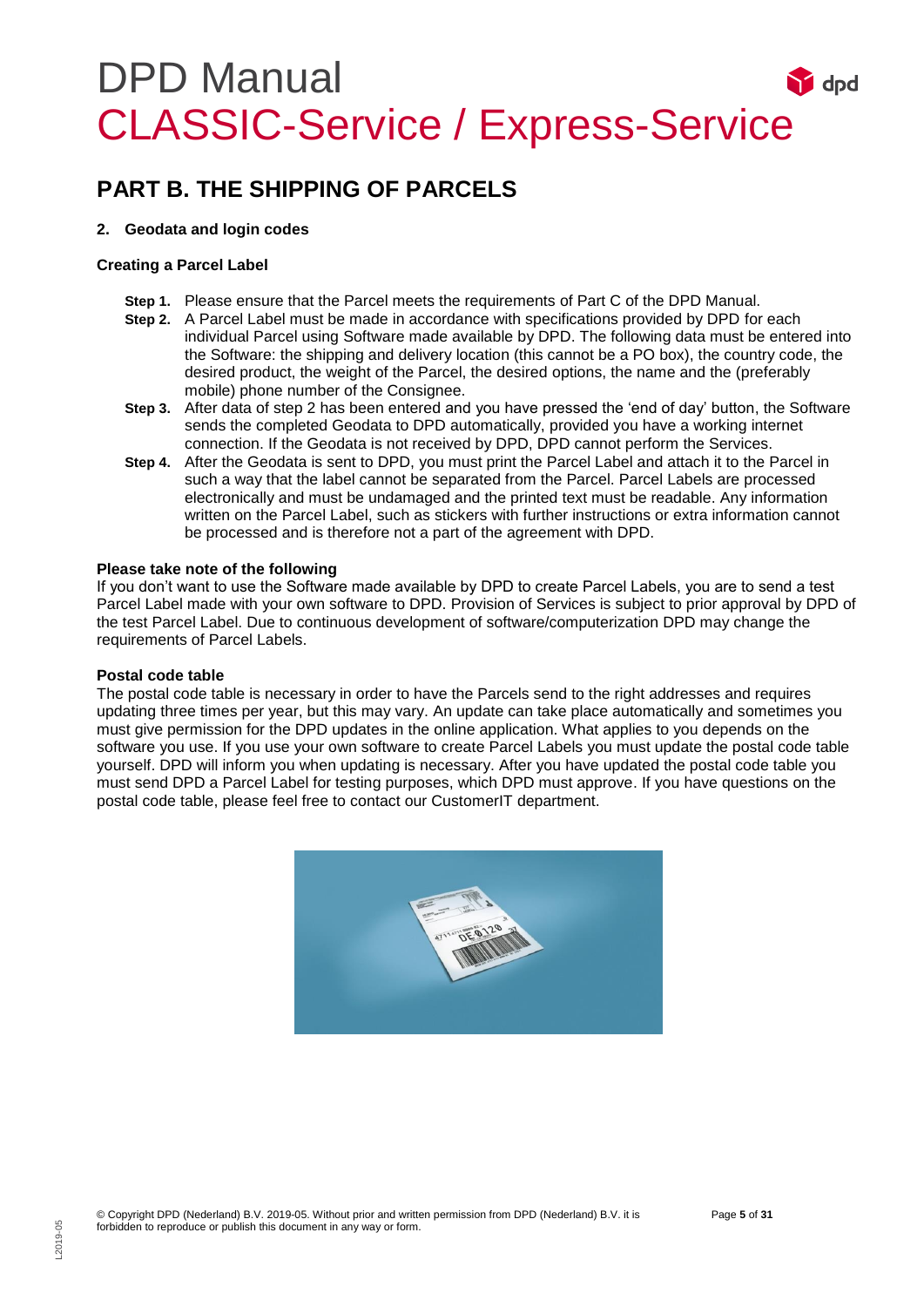#### **Login codes**

The login codes for Software (and any other Software) which are provided to you are strictly personal. You are not allowed to disclose the login codes to third parties or have third parties use these login codes, unless DPD has consented explicitly and in writing.

#### **Higher costs**

DPD has the right to invoice a surcharge if the Parcel Label/the Geodata has not been properly created / entered / filled in. For example when a B2B Parcel label has been created while a B2C Parcel label should have been created.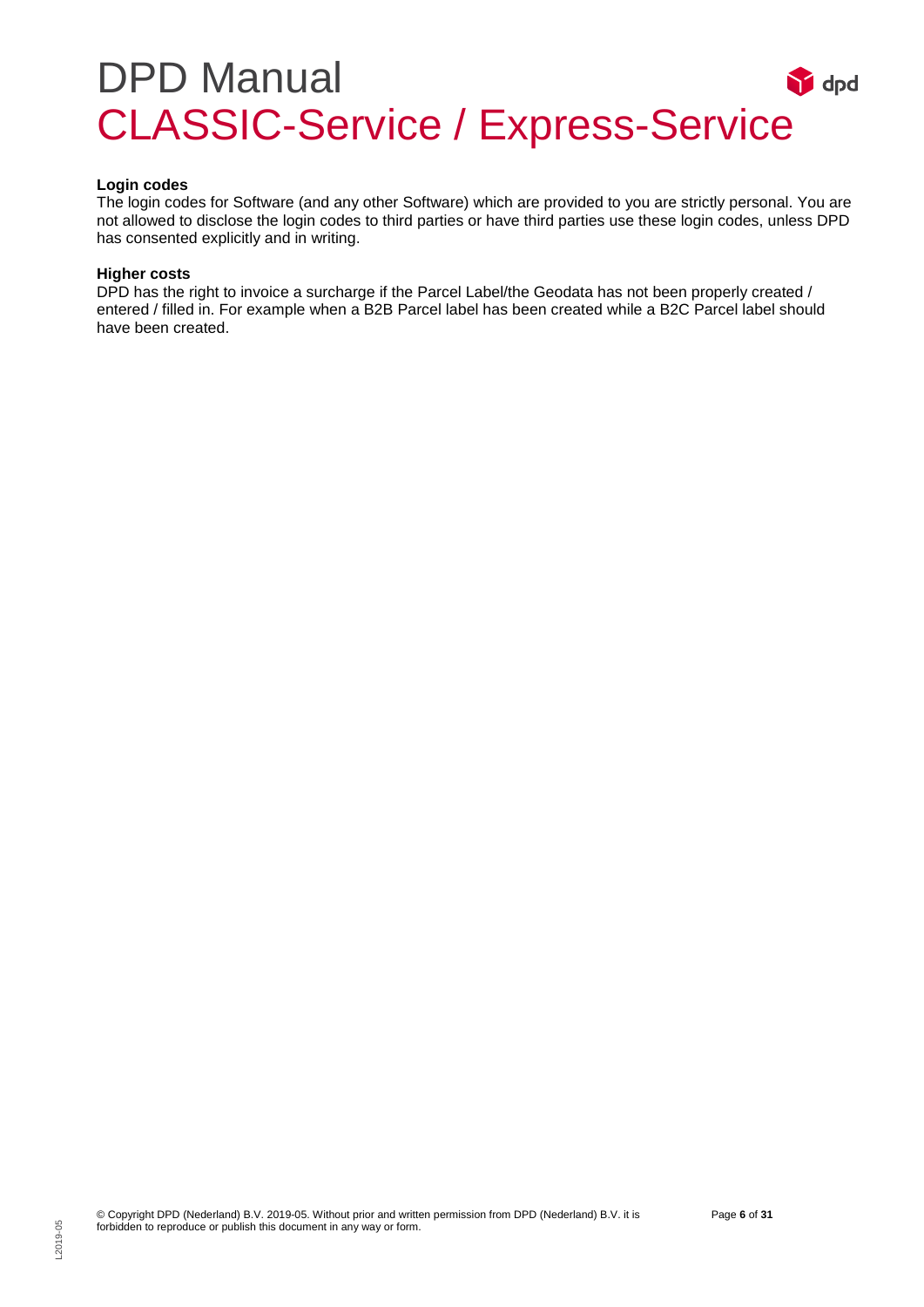#### <span id="page-7-0"></span>**3. How does the pickup of a Parcel at an address in the Netherlands work?**

- **Step 1.** The Parcel Labels must be created through DPD Software and attached in such a way that the Parcel Label cannot be separated from the Parcel on the day the Parcel is scheduled for pickup. The entire shipment of Parcels must be accompanied by a waybill drafted by you. The waybill must state that DPD is the forwarding agent.
- **Step 2.** DPD will only arrange for the pickup Parcels once a day, regardless of the amount of the Parcels scheduled for pickup. DPD and you can mutually agree otherwise.
- **Step 3.** Drivers work on the basis of a strict schedule and therefor drive on the basis of the same predetermined routes. If a specific timeframe for the pickup of Parcels is agreed upon, the Parcels must be ready for pickup at the beginning of – and during – this timeframe. DPD may choose a different timeframe to arrange for the pickup of Parcels due to operational or economic reasons. The Parcels must be accompanied by a waybill, which is to be signed by the driver during pickup. Due to the strict schedule, drivers will only pick up Parcels which are ready for pickup and are placed at either a public road or at a location designated and suitable for the loading of goods.
- **Step 4.** The loading of the Parcels may be a precarious process. For that reason, you must supervise the loading, and you are responsible for the Parcel(s) during this time. **Please take note of the following!** If the Parcels are provided in a self-loaded container, the number of Parcels scanned in the DPD-depot is considered to be the number of Parcels provided to the carrier, unless proof of the contrary can be provided. This also applies if the driver has signed a waybill on which a different number of Parcels is indicated.
- **Step 5.** Logistics requires thinking ahead and planning. As such, it is not possible for DPD to arrange the pickup of more Parcels than agreed upon between DPD and you. If there are no, or less, Parcels than agreed upon available for pickup, then DPD will assume that there are no, or fewer, Parcels than the agreed upon Parcels available for pickup. DPD will not contact you in these situations. You will then need to provide DPD with a new order for the Forwarding Services.
- **Step 6.** The driver will deliver the Parcel to a DPD depot, where the Parcel Label is then scanned. DPD and you will consider the amount of Parcels scanned at the DPD depot as the amount of Parcels received by the driver. This is also the case if the driver has signed a waybill which states a different number of Parcels, unless evidence to the contrary is provided.

#### **ParcelLetter**

ParcelLetter must be offered to the driver separately from the Parcels. ParcelLetter must be sorted per destination country and each destination country must have its own mailbag. If you have no mailbags, DPD can provide these for a fee.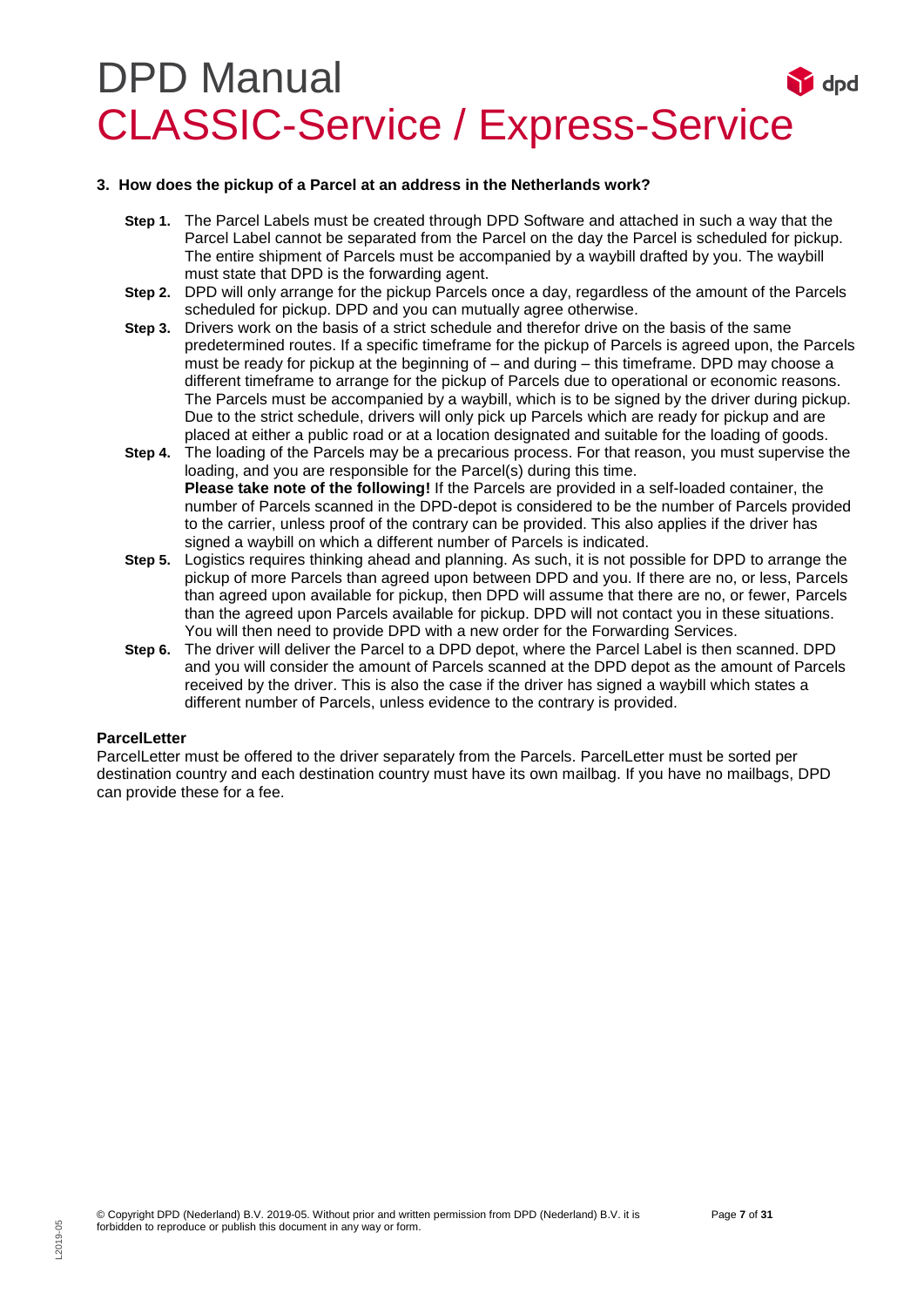<span id="page-8-0"></span>**4. How does the delivery of a Parcel through DPD CLASSIC or DPD Home (transportation by road) work?**

#### **Delivery attempts**

Consignees aren't always at home when a Parcel arrives. That is why DPD will instruct the carrier to deliver a Parcel to the Consignee in the Netherlands at least once, unless DPD instructs the carrier to deliver the Parcel to a different address from the home address of the Consignee. With DPD Home and DPD ParcelLetter DPD will instruct the carrier to attempt delivery once. With DPD CLASSIC DPD will give instruction to the carrier to attempt delivery of the Parcel three times. In case of cross-border destinations, the number of delivery attempts may vary. If a delivery attempt is unsuccessful, then DPD, at its sole discretion, may give the carrier instructions for a different method of delivery. You will not receive a refund if a delivery attempt is unsuccessful.

#### **Delivery of the Parcel**

Delivery at the address of the Consignee occurs by (a) issuing the Parcel to any person who has reached the age of majority present at the address of the Consignee, or (b) depositing the Parcel, in case of ParcelLetter, in the mailbox. The driver is not under any obligation to determine the age of the recipient or whether the recipient is authorised or competent to receive the Parcel. In the logistics sector it is important that the right documents are signed. As such, you guarantee that the Consignee or any other authorised or competent recipient of a Parcel will provide the Proof of Delivery in such a manner the signor is identifiable.

#### **Not at home?**

If during the first delivery attempt no one is found to accept the Parcel at the address of the Consignee, the following occurs. With DPD CLASSIC the delivery address may be changed at your initiative, or at the request of the Consignee, to a different address within the Netherlands, such as a Pickup parcelshop. If a delivery attempt is unsuccessful, the Parcel may also be delivered to one of the neighbouring addresses, after which the obligation to deliver the Parcel has been met. The driver will, of course, notify the Consignee of the delivery to this different location. With DPD Home, the Parcel will be delivered to a Pickup parcelshop the next day at the latest. With ParcelLetter, in the event that the mailbox is too full, too small or not present, a maximum of one delivery attempt will be made. If delivery fails, an attempt will be made to deliver the ParcelLetter to one of the neighboring address. If that attempt also fails, the ParcelLetter will be delivered to a Pickup parcelshop. It is not possible to change the delivery address after a Parcel has been delivered to a Pickup parcelshop.

#### **Drop off permission**

Many Consignees authorise DPD to arrange delivery of Parcels to other locations than the address of the Consignee. Such authorisations are for a single delivery or for a specific term. You expressly agree that the Parcel – without further notification from DPD – may be delivered to an alternative delivery address provided by the Consignee. The delivery of the Parcel at the alternate delivery location is performed at the sole risk of the Consignee.

#### **Safety**

The safety of carriers and drivers is of great concern for DPD. As such, no delivery will be made to premises which have specific (safety) requirements to enter, such as the wearing of protective gear at a construction site and for example (the searching of visitors) at prisons.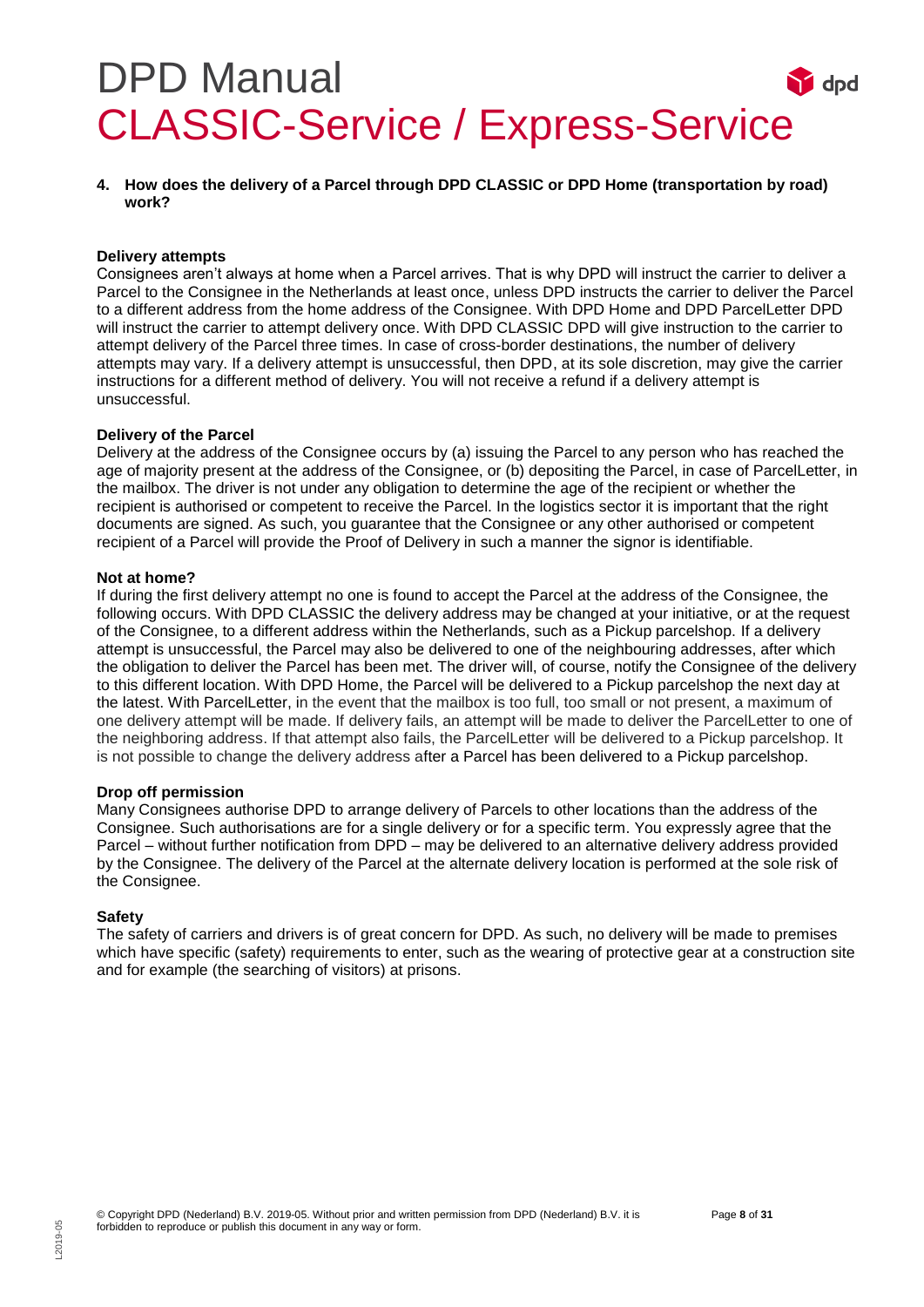<span id="page-9-0"></span>**5. How does delivery of a Parcel through DPD Express Services / DPD GUARANTEE (transportation by road) work?**

#### **Logistics implementations**

If you require that a Parcel is to be delivered before a certain time, DPD offers the following Express Services.

#### Time Definite Services

- **Option 1.** DPD 8:30: delivery before 08.30 (8:30 AM);
- **Option 2.** DPD 10:00: delivery before 10:00 (10:00 AM);
- **Option 3.** DPD 12:00: delivery before 12:00 (12:00 PM);
- **Option 4.** DPD 18:00: delivery before 18:00 (06:00 PM) ;

#### Day Definitive Services

**Option 5.** Delivery within the delivery periods as communicated by DPD (in local time) for DPD GUARANTEE Parcels, depending on the country to which the Parcel is to be delivered.

The website [www.dpd.nl](http://www.dpd.nl/) may be used by you for information regarding destination countries for which these Express / GUARANTEE Services are available, the exact delivery periods per destination and the postal code areas for which there is no guaranteed delivery period. A workday usually ends at 17:00 (05:00 PM) local time, but may vary per country. If the end of a delivery term ends on a Saturday, Sunday or a nationally recognised public holiday at the destination country, delivery will occur on the next workday. This also applies when the delivery term is extended due to a nationally recognised public holiday in a transit country.



#### **Procedure**

The sending of a Parcel through DPD Express Services / DPD GUARANTEE (transportation by road) is completed through the following steps:

- **Step 1.** If you indicate to DPD that a Parcel must be delivered by DPD Express Services / DPD GUARANTEE, DPD will provide you with DPD Express Services or DPD GUARANTEE tape. You must inform DPD (in coordination with the local DPD-depot) of the number of Parcels which must be delivered within a specific delivery period and the destination(s) of those Parcels.
- **Step 2.** The DPD Express Services / DPD GUARANTEE tape provided by DPD must be applied by you to all sides of the Parcel in order for the Parcel to be recognised as such a Parcel in order to guarantee the method of delivery.
- **Step 3.** For shipments to countries outside of the EU, all necessary customs and export forms must be visibly attached to the Parcel in an export envelope.
- **Step 4.** If DPD has not been notified of the chosen option by 12:00 on the day the Parcels are to be picked up, the delivery term cannot be guaranteed.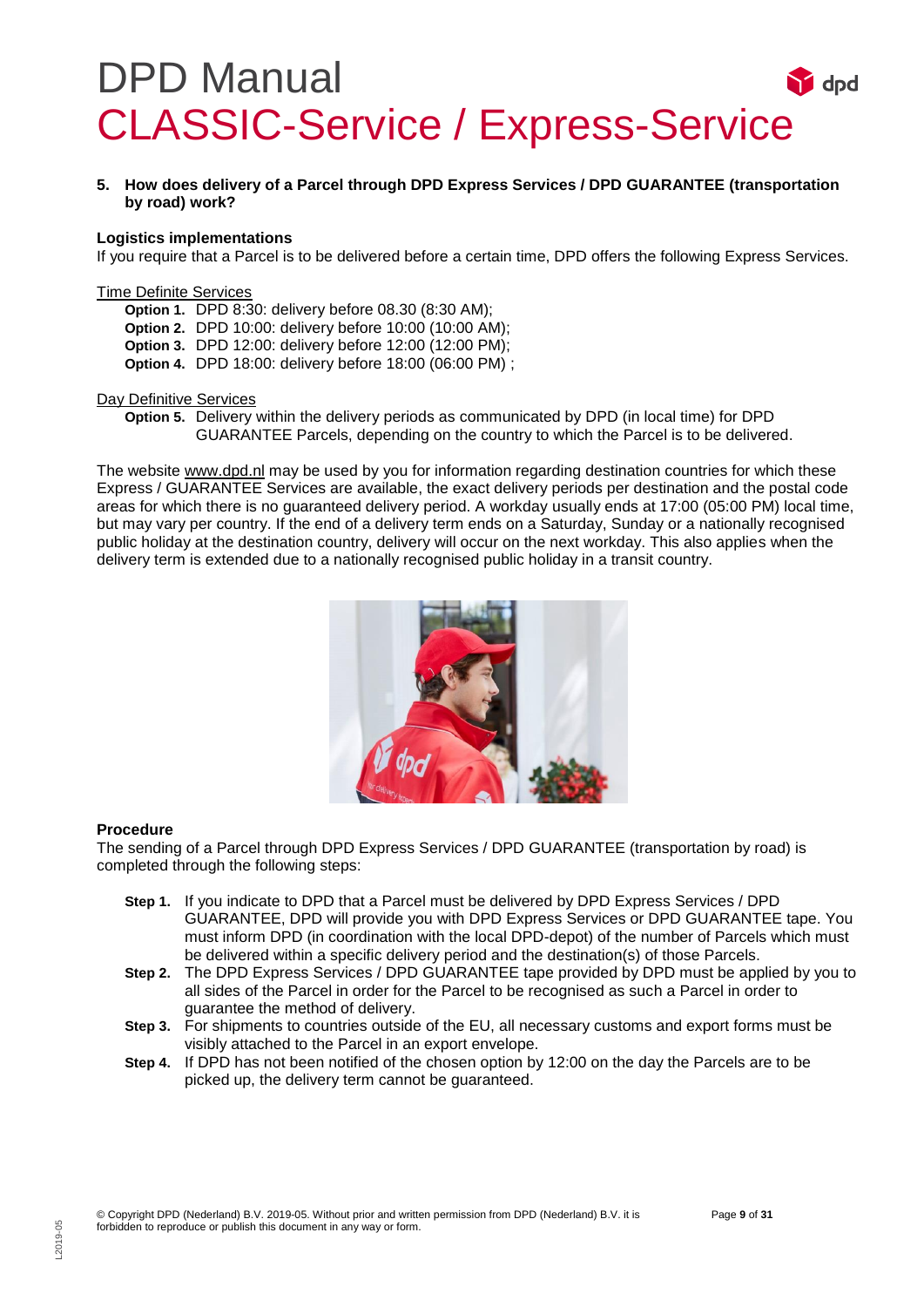- **Step 5.** If the service chosen by you is not available at the postal code area of country of destination, the Parcel will be delivered in accordance with a service which approximates the chosen service as closely as possible.
- **Step 6.** If the Parcel cannot be delivered by way of the chosen option, the following applies: DPD will immediately inform you of the failure to deliver on time by telephone or email, with the reasons for the failure, in order to agree upon a different manner of delivery (pro-active return information).
- **Step 7.** If a shipment with a DPD 8:30 DPD 10:00 DPD 12:00 DPD 18:00 or DPD GUARANTEE option is not delivered or not delivered on time and this is caused by an act or omission by DPD, then the paid surcharge will be reimbursed. This does not apply if the delivery attempt fails due to an act or omission by the Consignee or by you.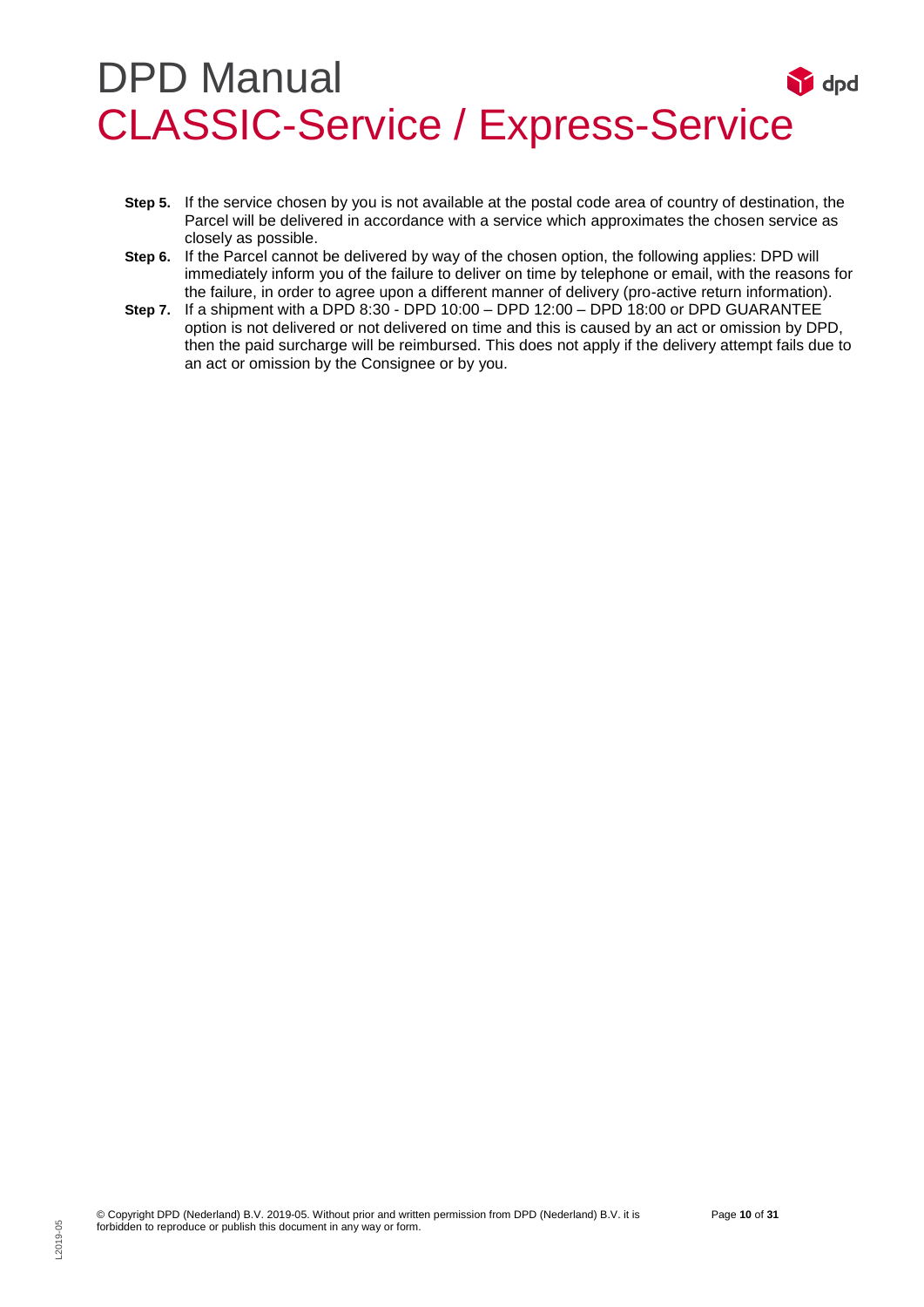#### <span id="page-11-0"></span>**6. How does the delivery of a Parcel through DPD International Express (transportation by air) work?**

If you require a Parcel to be delivered through transportation by airplane, you may use DPD International Express. DPD International Express is subject to certain rules which apply to both DPD and you.



#### **Procedure**

The sending of a Parcel through DPD International Express is completed through the following steps:

- **Step 1.** DPD International Express is only available if explicitly agreed upon by both you and DPD.
- **Step 2.** You must check whether the Parcel conforms to the maximum size and weight as stipulated in Part C of the DPD Manual.

**Please take note of the following!** The combined weight of the shipment, including packaging, may not exceed 70 kilograms. Shipments which exceed the maximum weight are subject to a surcharge determined by DPD. Surcharges may be found at [www.dpd.nl/surcharges.](http://www.dpd.nl/surcharges)

- **Step 3.** You must ensure the Parcel can be sent in accordance with applicable Legal Provisions. It is not allowed to send Parcels with forbidden contents, as meant Regulation 300/2008. Parcels are checked for safety, more specifically in the case of random security checks.
- **Step 4.** You are responsible for the correct and complete completion and the provision of five copies of Transit Documents, customs and export documents, delivery note and the invoice. For shipments to countries outside of the EU, all necessary customs and export forms must be visibly attached to the Parcel via an export envelope. If applicable Legal Provisions state a specific Parcel does not require any customs or export forms, at the very least five copies of the invoice (in the English language) should be attached.
- **Step 5.** Transport will take place within the delivery period as specified in the delivery period tables available on [www.dpd.nl.](http://www.dpd.nl/) In case delivery is not successful DPD will contact you for further instructions.
- **Step 6.** There will be two attempts for the delivery of a Parcel to the Consignee. If the first delivery attempt is unsuccessful, due to the Consignee being unavailable or not willing or able to pay the applicable customs duties, you must provide DPD with new instructions for delivery by the carrier or return of the Parcel. Returns, regardless of the reason, will be invoiced at the applicable rates.
- **Step 7.** DPD retains the right to have complete control over a Parcel, including the destruction thereof, if a return delivery is not possible, if DPD is unable to contact you or new instructions for delivery or return of the Parcel are not given within a reasonable time.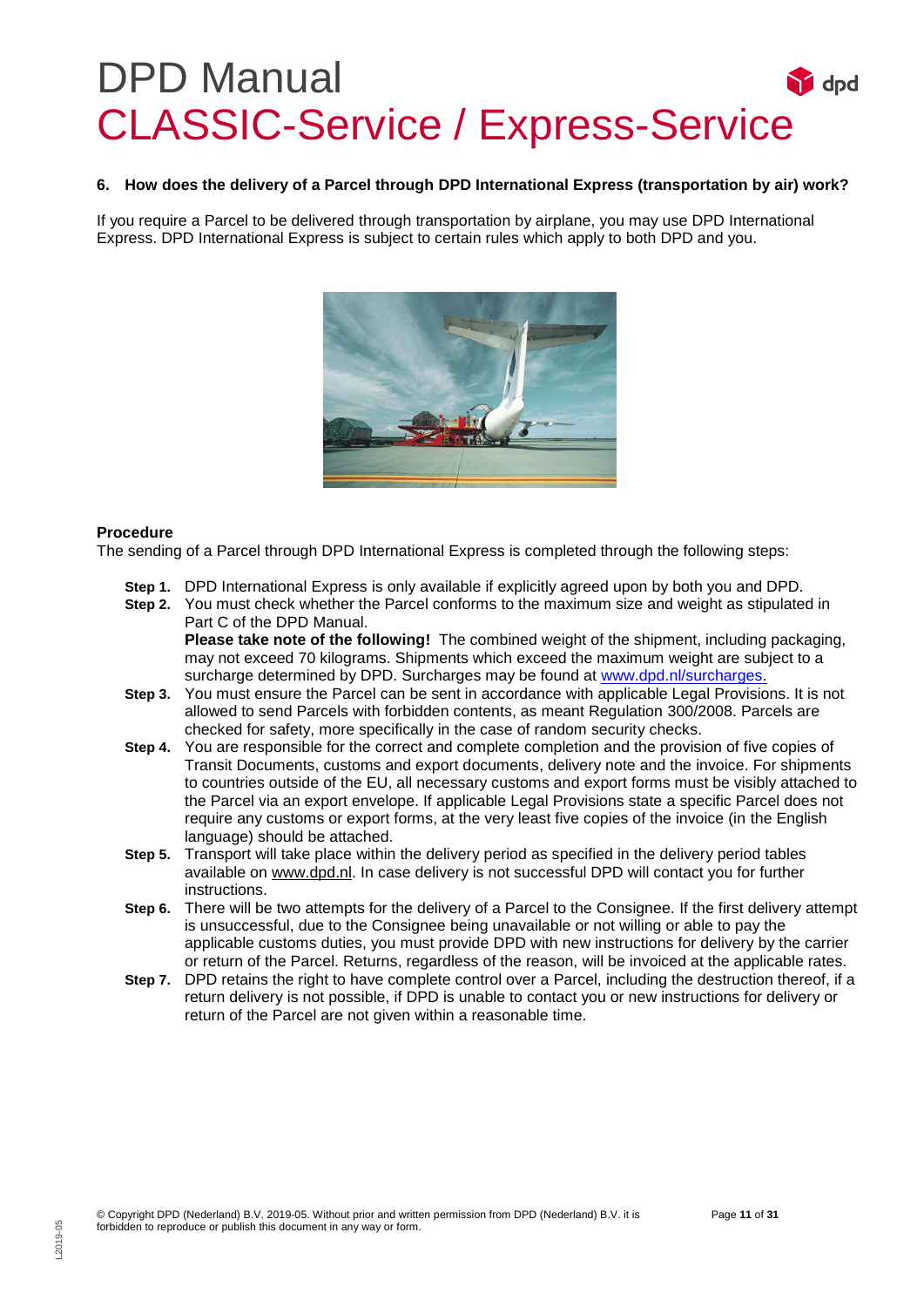#### **'Known Consignor'**

Your 'status' is of importance in air transportation. If you are certified as a "Known Consignor" (as defined in Regulation (EG) 300/2008) you guarantee that the Parcels do not contain any items banned from transport and consent that the Parcels may be checked.

#### **'Unknown Consignor'**

If you are not certified as a "Known Consignor" as defined in Regulation (EG) 300/2008 you give permission to subject Parcels to security check as meant in the Regulation. You then also guarantee that the Parcels do not contain any items banned from transport as meant in Regulation EG 300/2008 and other Legal Provisions with regards to civil aviation security (including the Dutch Implementation act of Regulation EG 300/2008).

#### **Checks and additional costs**

If security checks – be it random or compulsory – as required by applicable Legal Provisions are performed on your Parcels you are liable for the costs thereof.

#### **Please take note of the following!**

If the applicable Legal Provisions are violated, you are liable for all direct or indirect damages and/or losses Incurred by DPD or third parties. You indemnify DPD for any claim third parties may have. DPD is not liable towards you for damages to a Parcel, or delays due to the applicable Legal Provisions.

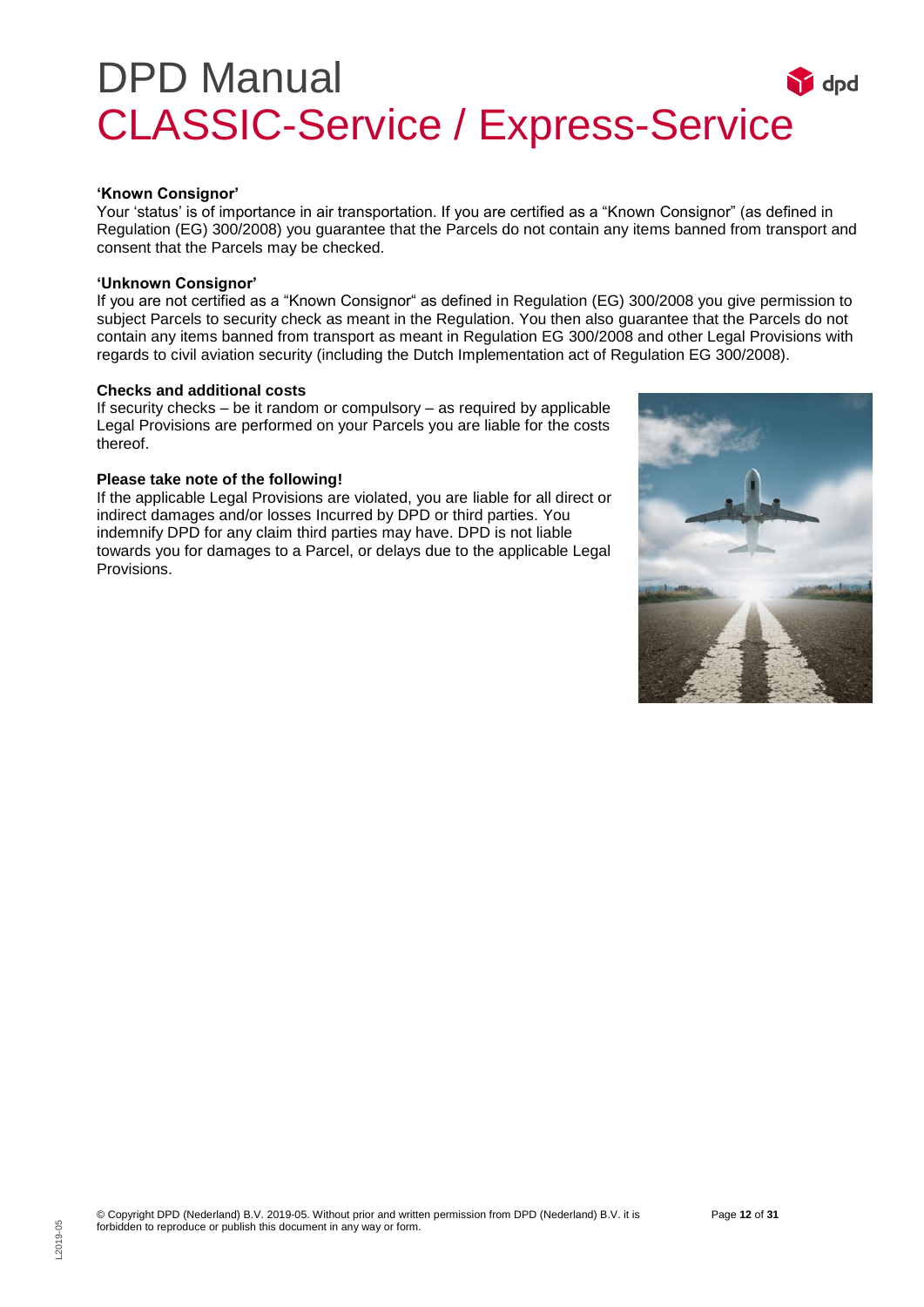### <span id="page-13-0"></span>**PART C. PARCELS**

#### <span id="page-13-1"></span>**7. What are the minimum requirements for a Parcel?**

#### **Packaging requirements / container requirements**

Parcels are sorted mechanically. As such, any Parcel must withstand a diagonal-fall test from a height of 80 cm and have a pressure resistance of at least 100 kg. Parcels must be packaged tear-free and watertight and in such a way the contents cannot move inside of the container. This requires a proper packaging that must be used for both the inside and the outside of the container. Only product packaging does not suffice. Furthermore, the Parcel must have tape applied in such a way that it is impossible to open the Parcel without leaving traces thereof and in such a way that it is weather- rain and/or snow resistant.



#### **When the packaging does not meet the minimum requirements**

If the Parcel, the weight or the circumference of the Parcel does not meet the above requirements, DPD may nevertheless decide to process the Parcel as a Non Conveyable Parcel, in which case an additional fee must be paid. The Parcel in question may be returned to you or stored. You will be contacted for instructions.

#### **Request for approval DPD**

Buckets, cans, jerry cans and other goods prone to fracture or break, such as glass, pottery, ceramics, stone, hard plastics, sugar- or chocolate confectionery or cast-iron object must be packaged in a container which has been approved by DPD in advance and in writing.

#### **Controls and checks**

You accept that a Parcel may be opened or inspected at all times by DPD, or thereto authorised legal authorities, including but not limited to customs. Needless to say, DPD will never open a Parcel without justifications. However, it might, for example, occur that the customs authorities conduct a random check or that DPD checks whether a Parcel is damaged or contains prohibited or dangerous goods and/or Chemical Substances.

If you are not the owner of the (contents of the) Parcel, you will be considered as a representative of the owner as far as the agreement with DPD is considered. If third parties are in any way involved with regards to the contents of the Parcel, you will be considered to be their representative as well.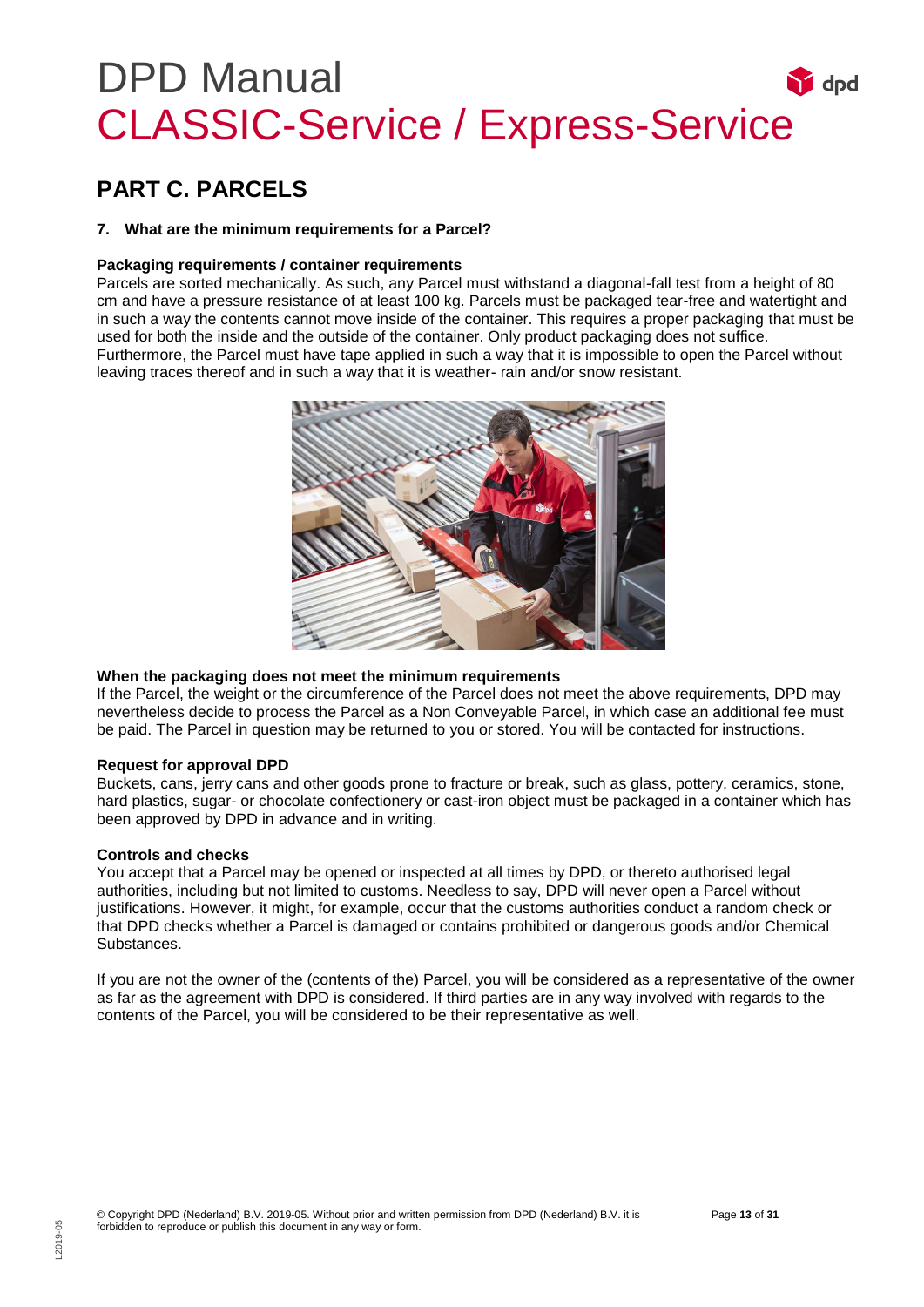#### <span id="page-14-0"></span>**8. Which dimensions / weight can a Parcel have?**

#### **Delivery through DPD CLASSIC Services / DPD Express Service / GUARANTEE (transportation by road)**

Parcels are divided up into two categories: Small Parcels and Normal Parcels.

- Small Parcels (SP) may have a weight up to 3 kg; a length up to 50 cm and a circumference (double the width plus double the height plus length) up to 111 cm.
- Normal Parcels (NP) may have a weight up to 31,5 kg; a length up to 175 cm and a circumference (double the width plus double the height plus length) up to of 300 cm.

#### **DPD ParcelLetter**

A ParcelLetter has a maximum size of 38 x 26.5 x 3.2 cm.

#### **Delivery through DPD International Express (transportation by air)**

A Parcel may have a maximum *volumetric weight* up to 1 m<sup>3</sup> = 200 kg. Volumemetric weight is calculated as follows: length x width x height in cm / 5,000. **Please take note of the following!** The *actual* weight of a Parcel may be up to maximum of 31,5 kg and per shipment up to a maximum of 70 kg. Claims are not paid on the basis of the volumetric weight, but on the basis of the actual weight. Shipments which exceed the maximum weight are subject to a surcharge determined by DPD. Surcharges may be found at [www.dpd.nl/](http://www.dpd.nl/)surcharges.

**Furthermore,** a Parcel may have a maximum length of 175 cm and a circumference of 300 cm and minimum dimensions of 23 x 16 cm. Parcels which exceed the maximum length are subject to a surcharge determined by DPD. Surcharges may be found at [www.dpd.nl.](http://www.dpd.nl/)

#### **Shipping and delivery through Pickup parcelshop**

Parcel are divided up into three categories: Small Parcels, Normal Parcels and Large Parcels.

- Small Parcels (SP) may have a maximum weight up to 3 kg; a length up to 100 cm, a maximum width of 50 cm, a maximum height of 50 cm, and a circumference (two times width plus two times the height plus one times the length) up to of 250 cm.
- Normal Parcels (NP) are larger and heavier than SP and may have a maximum weight up to 10,0 kg; a length up to 100 cm, a maximum width of 50 cm, a maximum height of 50 cm, and a circumference (two times width plus two times the height plus one times the length) up to of 250 cm.
- Large Parcels (LP) are larger and heavier than NP and may have a maximum weight up to 20 kg; a length up to 100 cm, a maximum width of 50 cm, a maximum height of 50 cm, and a circumference (two times width plus two times the height plus one times the length) up to of 250 cm.

#### **If the Parcel does not meet the requirements**

If the container, the weight or the circumference of the Parcel does not meet the above requirements, DPD may nevertheless decide to process the Parcel as a Non Conveyable Parcel, in which case an additional fee must be paid. The Parcel in question may be returned to you or stored. You will be contacted for instructions.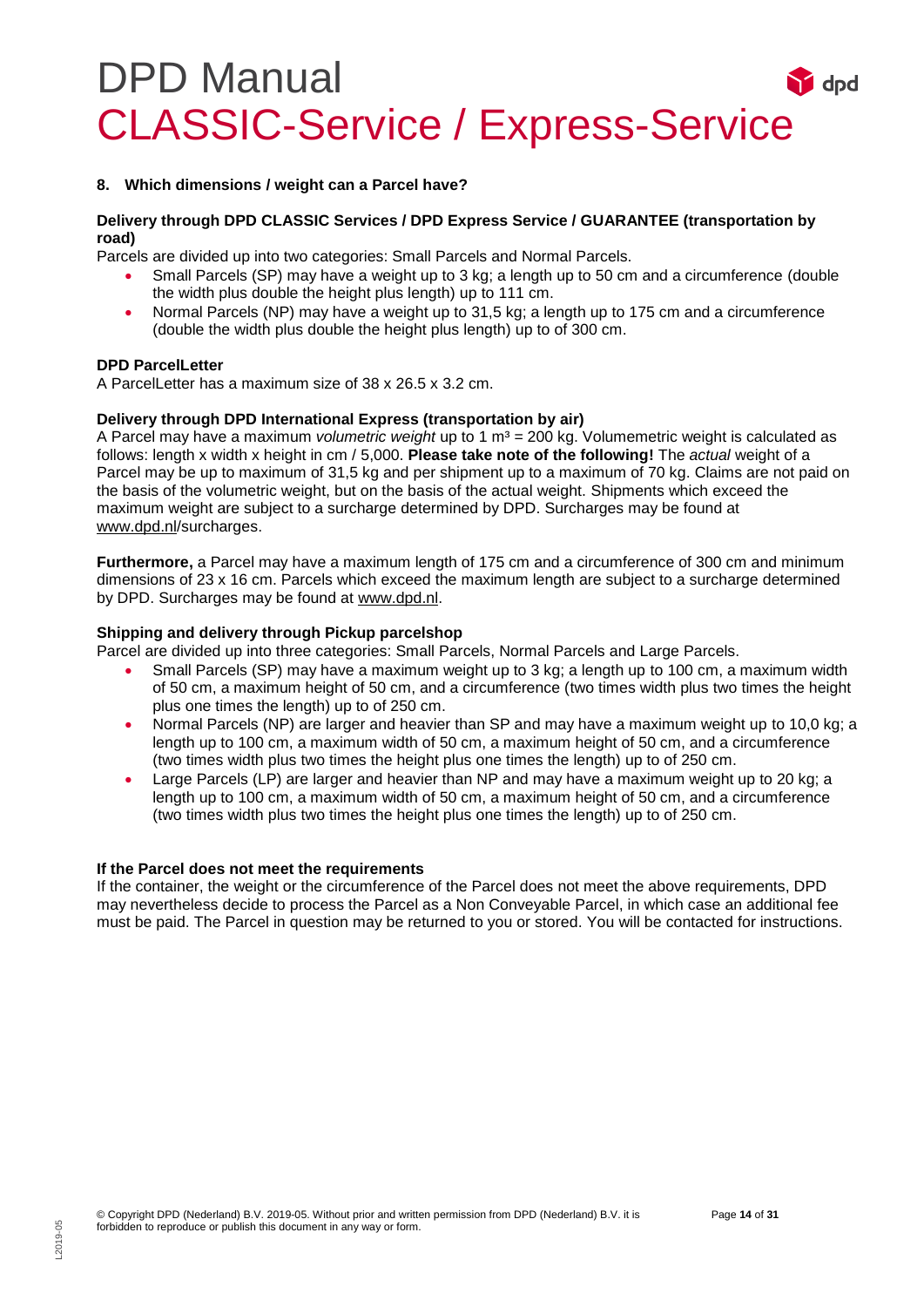#### <span id="page-15-0"></span>**9. Is it possible to offer Limited Quantities of dangerous goods for transportation?**

#### **Dangerous substances**

Services are normally excluded when a Parcel contains dangerous substances as meant in article 1 paragraph 1 of the Dutch Act on Transportation of dangerous substances (*Wet vervoer gevaarlijke stoffen*). Such substances are (non exhaustive) explosive substances and objects, compressed gasses, liquefied gasses or gasses dissolved under pressure, flammable liquids, flammable solids, spontaneously combustible substances, substances which cause flammable gasses when coming into contact with water, substances which can be used as accelerants, organic peroxides, poisonous substances, infectious substances, corrosive substances and other substances which pose a danger for humans or the environment as meant in article 3 of the Dutch Act on Transportation of dangerous substances.

Services with regards to a Parcel containing Limited Quantities are allowed under certain circumstances, provided DPD explicitly and unambiguously consents with the provision of such Services. In these cases you guarantee meeting the conditions of applicable Legal Provisions, such as, but not necessary limited to the ADR.

If you request services with regards to Limited Quanties, you must provide DPD with an insurance policy which clearly states the necessary coverage. During the provision of Services, you must provide evidence the insurance premiums has been paid and any other information which is relevant to preventing any dangerous situation or to judge a claim. You must keep this information at hand and be able to provide the information as soon as possible.

#### **Dry Ice**

Legal Provisions, such as but not necessarily limited to the ADR, apply to all Services with regards to dry ice. **Please take note of the following!** On the basis of the conditions which apply to the Services, DPD is not liable when shipping perishable goods – with or without dry ice.

#### **Please take note of the following!**

Dangerous substances in Limited Quantities can be extremely dangerous and must be taken seriously. If you act in violation of the conditions of this paragraph 9, you will forfeit a directly due and payable fine of € 25.000 per Parcel. DPD retains the right to claim the entirety of damages and performance of the agreement.

#### **Combinations with options**

Services with regards to Limited Quantities are not possible in combination with options.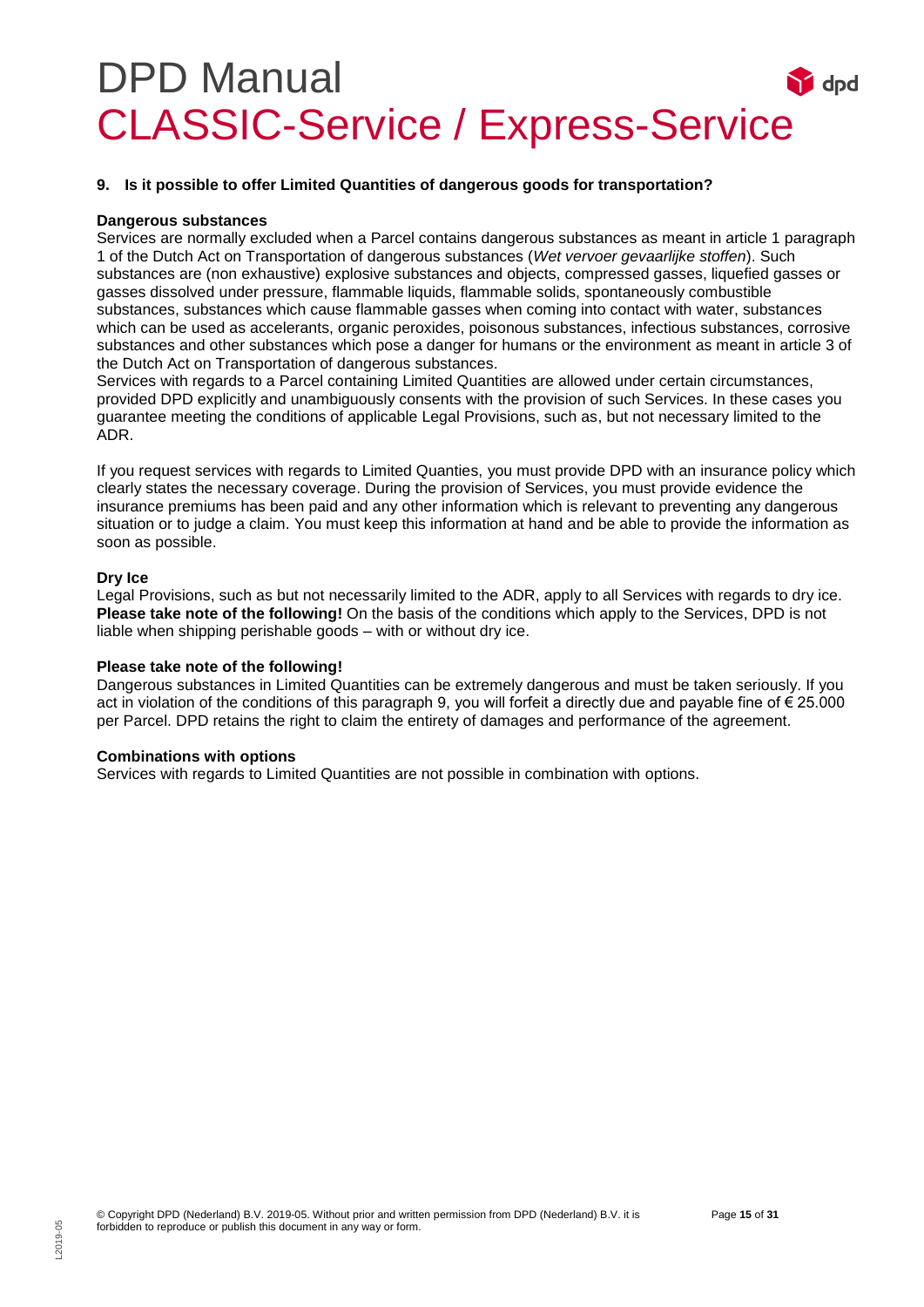### <span id="page-16-0"></span>**PART D. CLAIMS**

#### <span id="page-16-1"></span>**10. Which information does DPD need to process a claim?**

#### **Documents**

Processing claims has been made as easy and efficient as possible. However, for DPD to judge the validity of a claim, you will need to provide at the very least the following information. The claim may be rejected if this information has not been provided. As such, the following must be provided:

- **Document 1.** Your name and the Parcel number in question; **Document 2.** The date on which the Parcel was picked up by the carrier or handed over to the Pickup parcelshop; **Document 3.** A declaration regarding any insurance coverage for the incurred damages; **Document 4.** All Transit Documents for the Parcel in question; **Document 5.** If asked: the original packaging and/or the damages goods.
	- **Please take note of the following!** Please save always the packaging until the DPD Claims Department has concluded the research into the claim.
- **Document 6.** The contents and weight of the Parcel.
- **Document 7.** All purchase and sale invoices and all other data which is relevant for determining the value of the Parcel and/or the cause of the damages.

**Please take note of the following!** Claims which involve mobile phones shall only be processed if the Emei number has been provided.

#### **DPD International Express (Transport by Air)**

For claims under DPD International Express the following additional conditions apply**:**

- 1. Claims shall only be processed if the Principal provides amongst others the following documents:
	- The consignment note:
	- A fully completed claims form;
	- The original invoice;
	- If applicable: an invoice for repair costs.
- 2. The Principal must submit claims with regards to loss or damages within 7 days after the day on which the Parcel was delivered or was supposed to have been delivered, under penalty of loss and/or forfeiture of all rights related to these claims.
- 3. The Principal must submit claims regarding delays in the delivery within 14 days after the day on which the Parcel was delivered or was supposed to have been delivered, under penalty of loss and/or forfeiture of all rights related to these claims.
- 4. Claims filed must be correct, complete, specific and have a date and signature.

#### **Processing time for a claim**

After DPD's Customer Service has transferred a claim to its Claims Department, DPD will begin processing the claim from the next working day on during office hours. You may expect an initial notification on the claim in approximately five working days. As soon as all the requested documents have been received, DPD will make a final decision regarding the claim.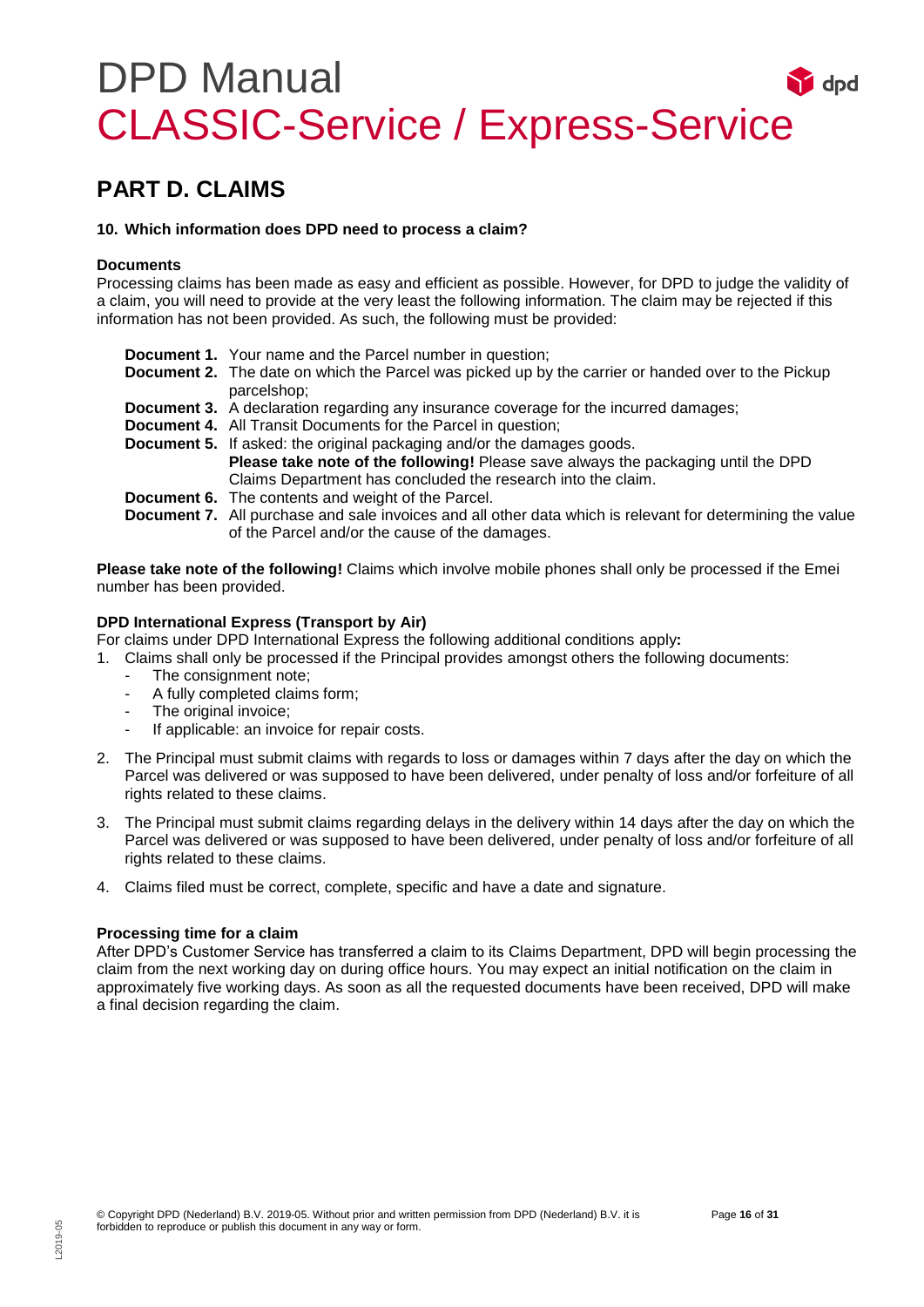#### **Indication of the maximum level of liability**

| If a Parcel has been scanned                                                  | Max. $\in$ 520 per Parcel               |                      |
|-------------------------------------------------------------------------------|-----------------------------------------|----------------------|
| If a Parcel has not been scanned<br>and in case of<br><b>DPD ParcelLetter</b> | Cross-border<br>transportation by road. | Max 8.33 SDR per kg. |
|                                                                               | Domestic transport by<br>road.          | Max. € 3,40 per kg.  |
| <b>DPD International Express</b><br><b>Transportation by air</b>              | Max. 19 SDR per kg.                     |                      |

**Please take note of the following!** The above list is only an indication. The substantive assessment will be performed on the basis of the Agreement, the General Terms and Conditions and this DPD Manual. A claim may be rejected. It is possible that less than the above mentioned amounts will be paid.

#### **VAT**

Any claims paid by DPD are exempt from VAT. DPD will not charge VAT over the owed amount. Any VAT which you have paid as part of the Procurement Value must be claimed from the Tax authorities through a VAT declaration.

#### **Write off**

A write off is applied to the settlement of claims of used goods. We apply the following percentages.

| <b>Product</b>                                                                                      | Write off per year          |
|-----------------------------------------------------------------------------------------------------|-----------------------------|
| <b>Books</b><br>٠                                                                                   | 20%                         |
| Office supplies<br>٠                                                                                | 20 %                        |
| Bicycles (including accessories)<br>٠                                                               | 20 %                        |
| Photo, film, video and audio equipment, computer hardware, video<br>٠<br>game consoles, CS's, DVD's | 20%                         |
| Watches<br>٠                                                                                        | 20%                         |
| home appliances (such as vacuum cleaners, kitchen and bathroom<br>٠<br>equipment)                   | 20%                         |
| Clothing, shoes, towels, sheets, duvets<br>٠                                                        | 20%                         |
| Suitcases, bags, wallets<br>۰                                                                       | 20%                         |
| Medical equipment, crutches, hearing aids<br>$\bullet$                                              | 20%                         |
| Sporting goods<br>٠                                                                                 | 20%                         |
| Mobile and wireless communications equipment<br>٠                                                   | 20%                         |
| (Sun)glasses and lenses<br>$\bullet$                                                                | $10\%$                      |
| Car, motorcycle, and moped parts and accessories<br>$\bullet$                                       | 10%                         |
| Camping goods (tents, sleeping bags)                                                                | 10 %                        |
| Tools                                                                                               | 10%                         |
| Cosmetics                                                                                           | Opened 100%<br>Unopened 50% |
| Foodstuffs                                                                                          | Opened 100%<br>Unopened 50% |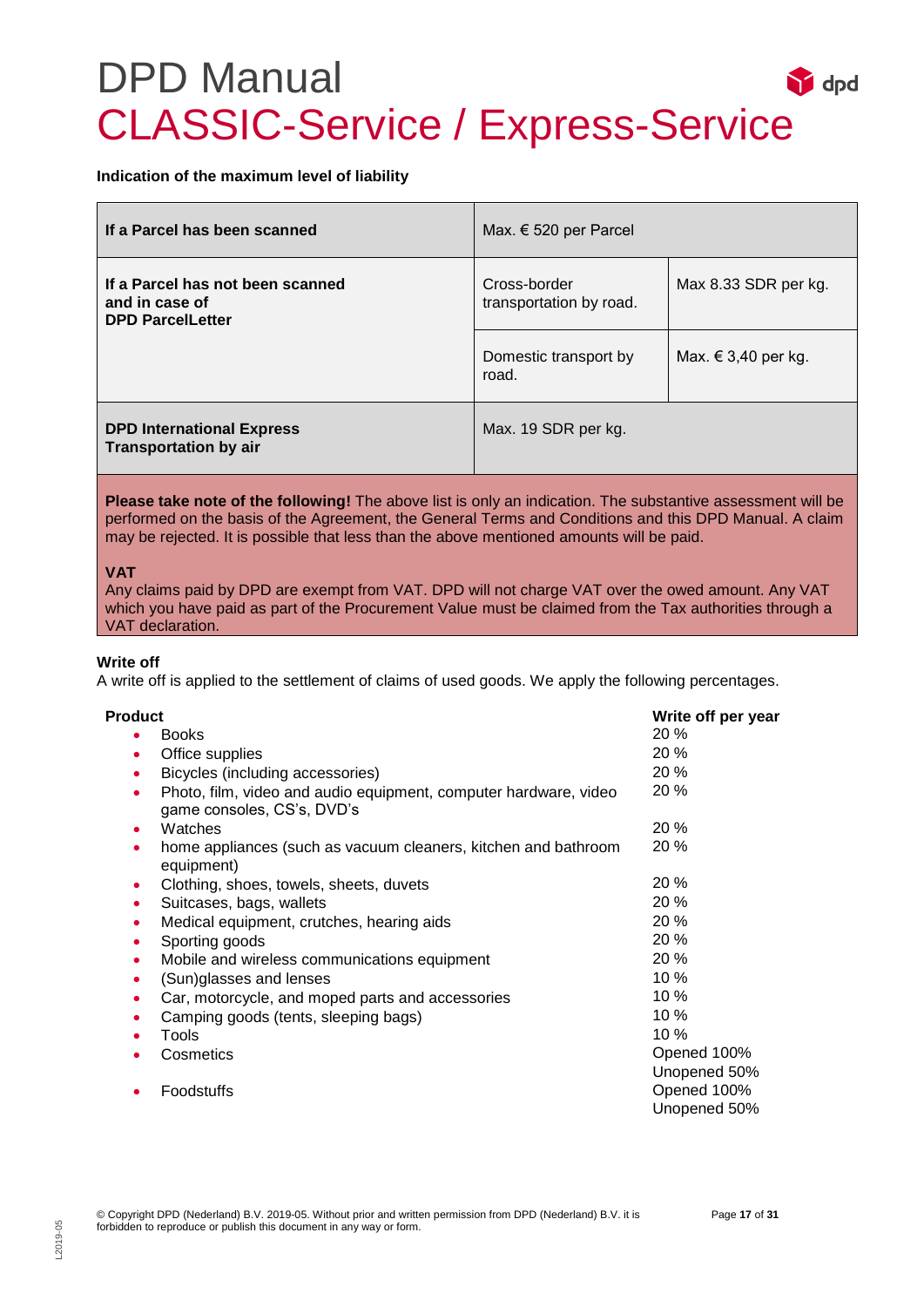#### **Power of attorney**

If a claim is submitted and DPD pays the claim or part of the claim due to the deductible the Principal hereby grants an irrevocable power of attorney to DPD to collect the claim in respect of the (third) party (for example carrier) that is liable for the damage.

#### **External Insurance**

In the event you are insured for the damages you wish to claim with DPD, you must first submit your claim to your insurance company. If DPD is liable on the basis of the Agreement, DPD's general terms and conditions and the DPD Manual and if the insurance company does not pay the entire amount of the damages due to a policy excess (in Dutch: *'eigen risico'*), then DPD will pay the policy excess.

Only the Principal may claim payment of the amount insured by DPD. The claim shall not and cannot be transferred to third parties. In the event of subrogation as stipulated in art. 7:962 Dutch Civil Code, the insurance company's claim in the event of cross border destinations is limited to the Procurement Value with a maximum of of 8.33 SDR per kg of the Parcel's weight and in the event of destinations in the Netherlands the claim is limited to the Procurement Value with a maximum of  $\epsilon$  3,40 per kg of the Parcel's weight.

#### **Right of Set off**

Claims submitted to DPD shall be set off with any payment obligations of the Principal in respect of the forwarding services.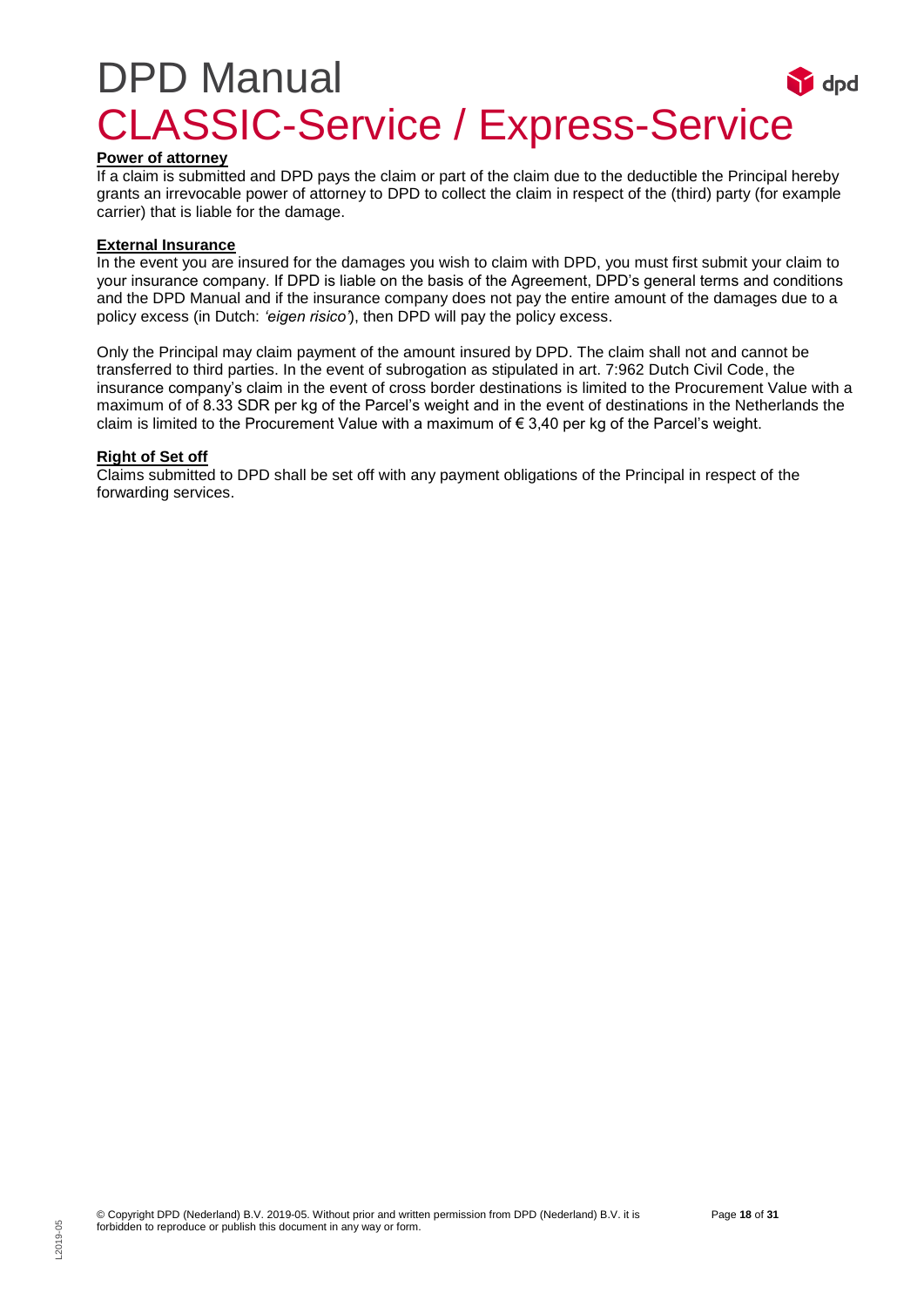#### <span id="page-19-0"></span>**11. When is an advance deposit required?**

DPD may periodically perform a credit check on the Principal.

- **Step 1.** If the credit check shows that performance of your payment obligations may be breached, then you must pay an advance deposit or supplement on an earlier deposit or any other security DPD considers adequate at the first request of DPD within 5 working days after the request has been made. DPD will only continue to perform its obligations after the advance deposit or the security has been received. DPD retains the right to suspend, set aside or terminate any obligations if no advance deposit or security has been received within 5 working days, without DPD being liable for any damages.
- **Step 2.** If you pay an advance deposit, you will receive a confirmation thereof in writing.
- **Step 3.** The advance deposit will be offset against outstanding invoices, interests, costs and/or other claims:
	- a. If you have a payment obligation towards DPD;
	- b. If the agreement with DPD ends;
	- c. If you are or have been declared to be in suspension of payments / creditor protection or if you are or have been declared bankrupt;
	- d. If for any reason not mentioned above you are unable to perform the obligations under the agreement with DPD.
- **Step 4.** After any setoff, DPD will inform you at first request of the actual amount of the advance deposit. If the balance is positive after the agreement has ended, this will be paid within two months after the end of the agreement. DPD is under no obligation to pay any interest in relation hereto.
- **Step 5.** DPD retains the right to perform a new credit check at all times, and will do this at least one year after receiving the first advance deposit. On the basis of the outcome of the credit check DPD may decide to refund the advance deposit, to require the advance deposit be supplement or that a new deposit must be paid.

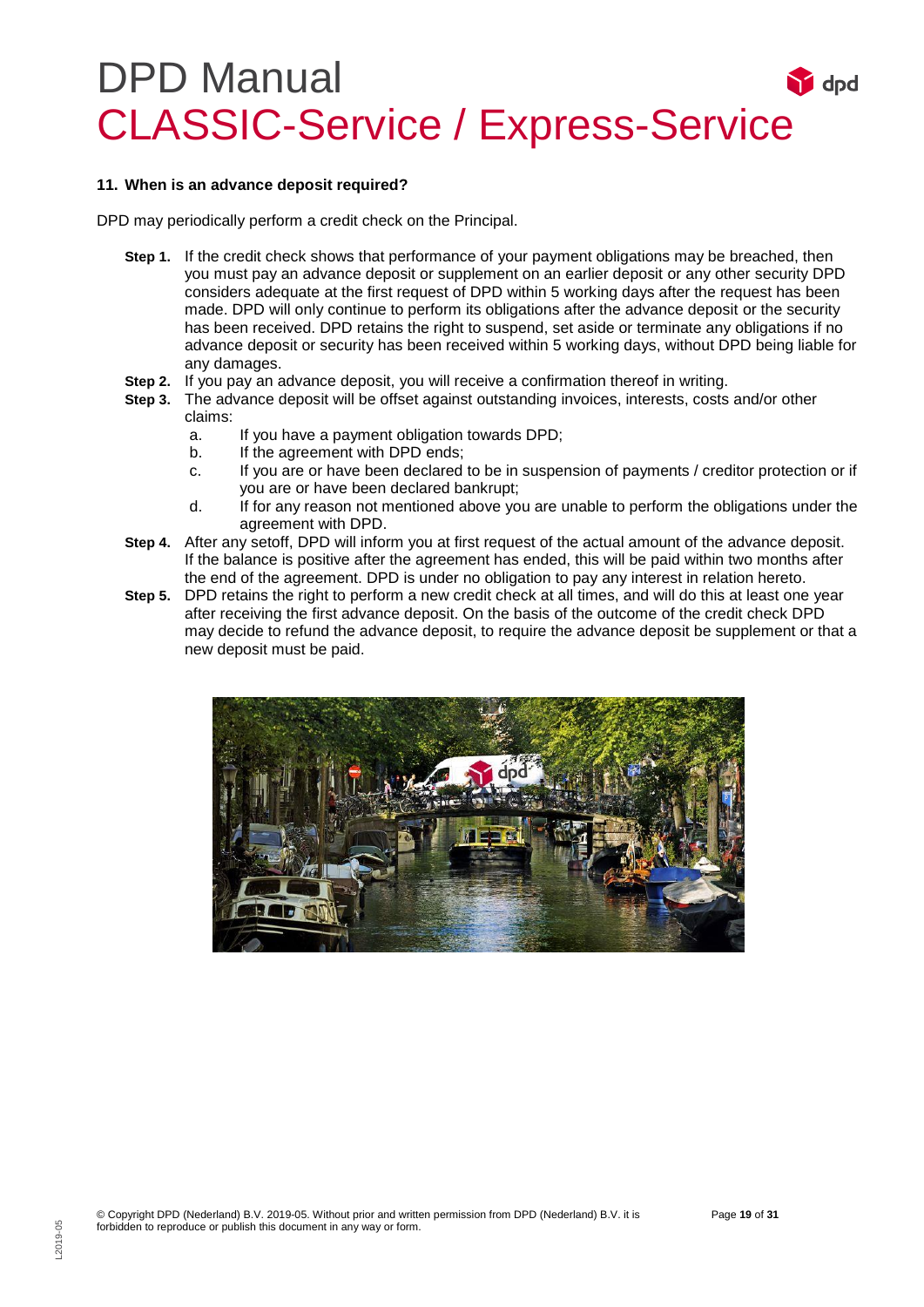### <span id="page-20-0"></span>**PART E. OPTIONS**

#### <span id="page-20-1"></span>**12. Option: Pickup parcelshop**

- **For the shipment of a Parcel or ParcelLetter through a Pickup parcelshop the following procedure applies**

#### Shipment through a Pickup parcelshop

- **Step 1.** You check whether a Parcel may be shipped through a Pickup parcelshop on the basis of Part C of the DPD Manual.
- **Step 2.** You create a Parcel Label by using the Software and apply this Parcel Label to the Parcel in such a way that it cannot be removed.

**Please take note of the following!** You are obligated to enter the correct weight of the Parcel in the Software.

**Step 3.** You may ship the Parcel through a Pickup parcelshop within ten calendar days after the Parcel Label has been created. The Parcel Label expires after this period. You will not receive a refund if the Parcel Label has not been used within the 10 calendar day period. You will receive a receipt after the Pickup parcelshop has received the Parcel.

#### **Combination with Options**

Shipment from a Pickup parcelshop is not possible in combination with Limited Quantities, other Options, and with DPD Express Services / DPD GUARANTEE (transportation by road) or DPD International Express (transportation by air).

- **The following procedure applies for the delivery of a Parcel at a Pickup parcelshop.** 

#### Delivery through a Pickup parcelshop

- **Step 1.** You check whether a Parcel may be delivered through a Pickup parcelshop on the basis of Part C of the DPD Manual. The same requirements for shipping a Parcel through a Pickup parcelshop apply.
- **Step 2.** You will create a Parcel Label by using the Software. You will indicate that the Parcel must be picked up at a Pickup parcelshop by the Consignee.
- **Step 3.** The Consignee can collect the Parcel after a valid identity document has been checked. The Parcel can only be picked up by someone else than the Consignee if this person has a written and signed authorisation from the Consignee to pick up the Parcel to which must be attached an identification document from the Consignee (such as an ID-card or a passport) and the signature on the identification document matches the signature on the written authorisation.
- **Step 4.** If the Parcel is not collected from the Pickup parcelshop within 7 calendar days, the Parcel will be returned to you. DPD will not refund the shipping costs.

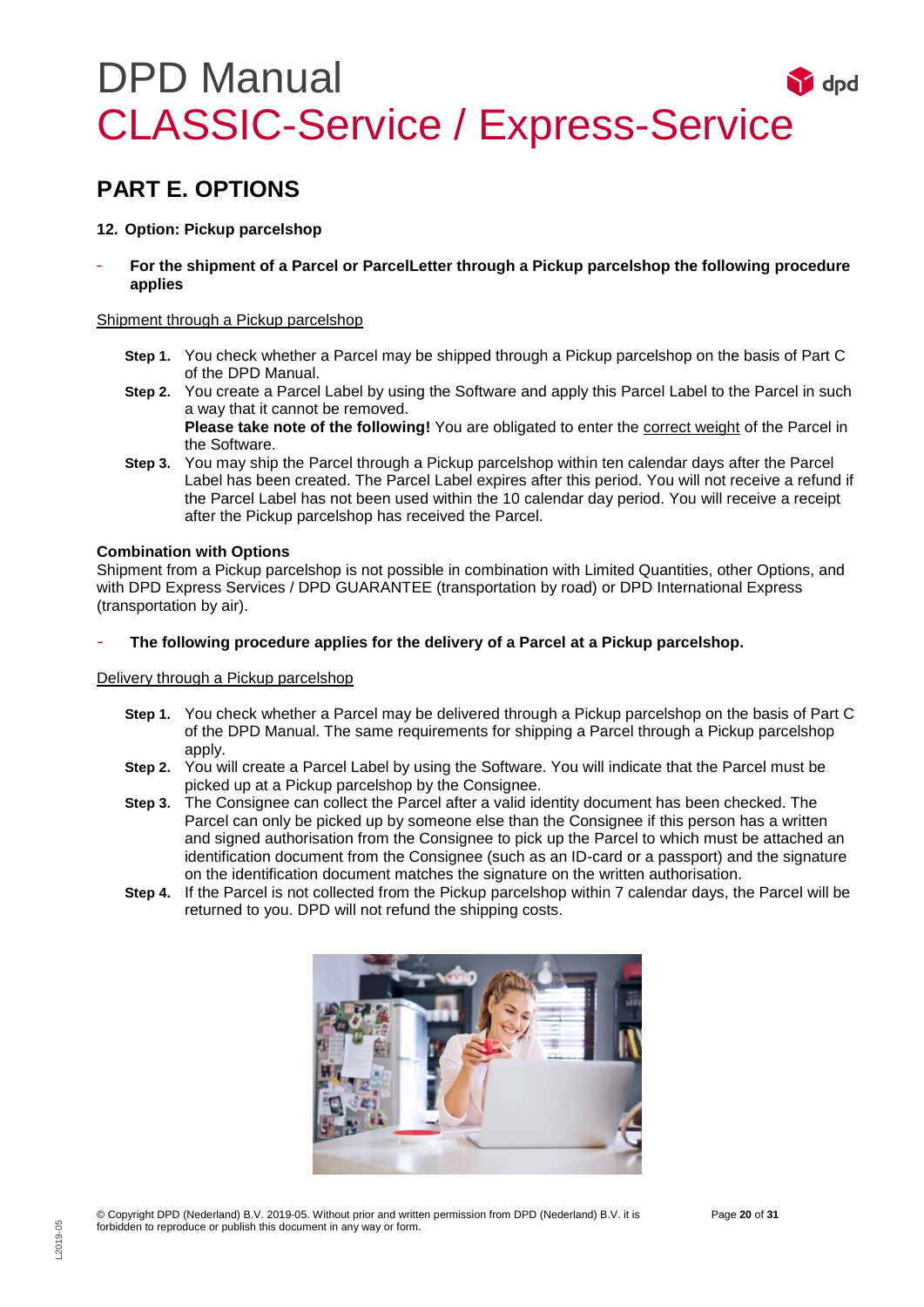#### Not at home?

In case you have chosen DPD Home or DPD ParcelLetter and the Parcel should have been delivered through DPD CLASSIC (by road), but the delivery attempt was not successful, the Parcel will be delivered to a Pickup parcelshop.

**Please take note of the following!** A Parcel cannot be delivered through another method of delivery once the Parcel has arrived at a Pickup parcelshop. If a Parcel cannot be delivered at the chosen Pickup parcelshop due to unforeseen circumstances, it will be delivered though the nearest Pickup parcelshop.

#### **Combination with Options**

Delivery at a Pickup parcelshop is possible in combination with DPD Predict, DPD Express Services / DPD GUARANTEE (carriage by road) and DPD International Express (carriage by air). Delivery at Pickup parcelshop is not possible in combination with Limited Quantities or other options.

#### - **Return Shipment through Pickup**

A Parcel may be sent back to you by the Consignee or the recipient through a Pickup parcelshop. The following procedure applies.

- **Step 1.** If you wish to use this option, this must be explicitly agreed upon in writing with DPD.
- **Step 2.** You check whether the Parcel may be returned through a Pickup parcelshop on the basis of Part C of the DPD Manual. The same requirements for shipping a Parcel through Pickup parcelshops apply (see paragraph 12).
- **Step 3.** You provide the Consignee with the Parcel Label and provide him with instructions regarding the return shipment of the Parcel through the Pickup parcelshop.

#### **Combination with Options**

A return shipment through a Pickup parcelshop is not possible in combination with Limited Quantities, other Options or with DPD Express Services / DPD GUARANTEE (transportation by road) or DPD International Express (transportation by air).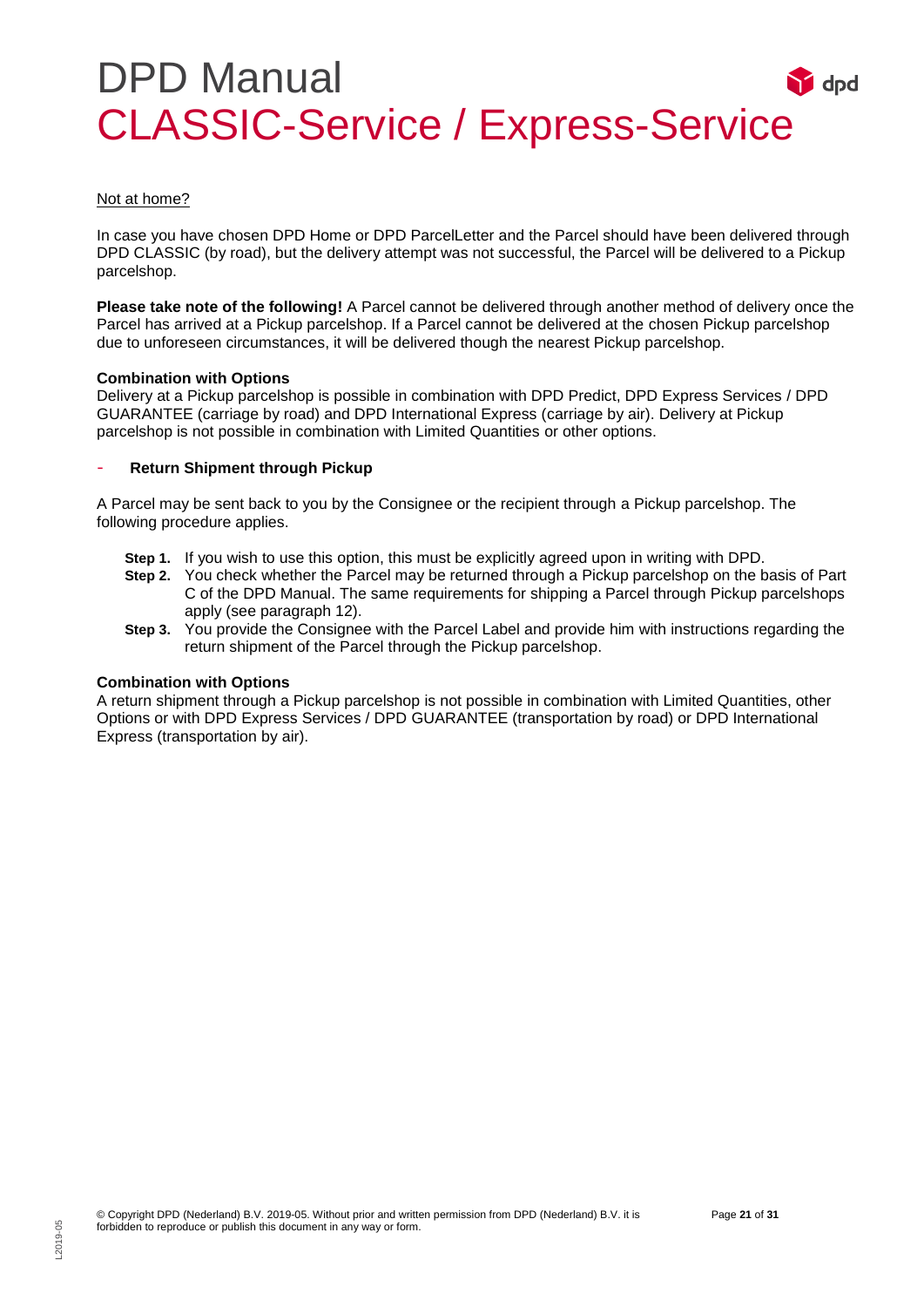#### <span id="page-22-0"></span>**13. Option: Predict**

Predict is the sending of a message through email or SMS to the Consignee prior to the delivery of the Parcel with an indication of the delivery time. This indication is non-binding. If the Consignee wishes to have the Parcel delivered on a different day, at a new address, at a (new) Pickup parcelshop or with drop off permission (see paragraph 4) these options may be selected through [www.mijndpdpakket.nl.](http://www.mijndpdpakket.nl/)

For the Predict option the following applies:

- **Step 1.** You must check whether Predict is available (see [www.dpd.nl](http://www.dpd.nl/) for all the possibilities).
- **Step 2.** DPD will send the Consignee an email or SMS-message regarding the delivery day and the timeframe within which the Parcel is likely to be delivered by the carrier prior to the first delivery attempt. If the Consignee wishes to receive the Parcel on another day or a different timeframe these options may be selected through [www.mijndpdpakket.nl.](http://www.mijndpdpakket.nl/)

**Please take note of the following!** You can also change the delivery address by contacting the Customer Service Department of DPD.

While DPD will use reasonable efforts to carry out a requested change, the Consignee and you cannot derive any rights from such a request.

**Please take note of the following!** DPD is not liable if the email or SMS-message from DPD to the Consignee contains an incorrect delivery date or timeframe, unless in the case of intent or gross negligence.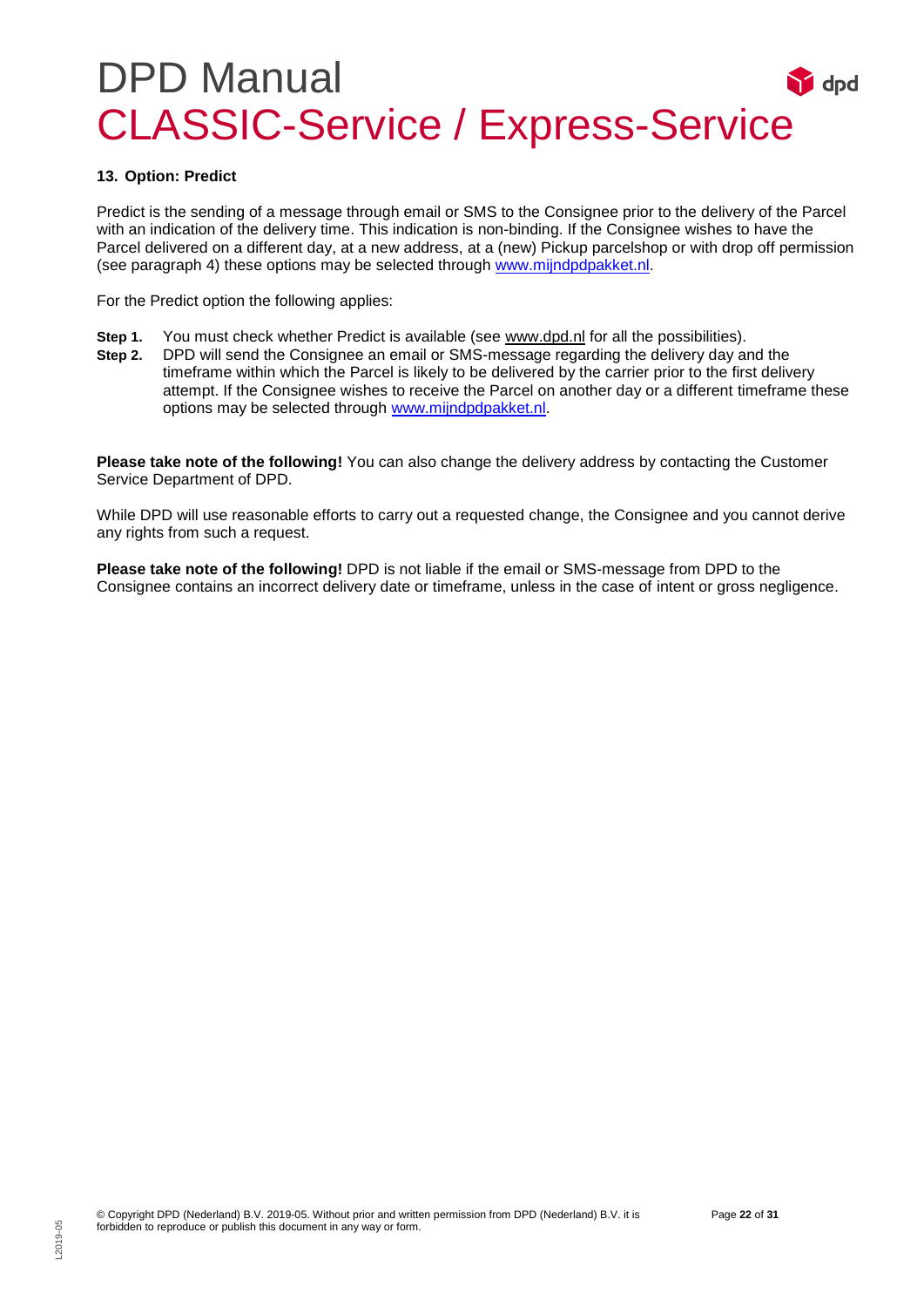#### **14. Option: ParcelLetter**

ParcelLetter is a service for delivery of Parcels via a mailbox without proof of delivery. This Service is limited to destinations within the European Union.

A maximum of 1 delivery attempt will be made to the Consignee. However, the number of delivery attempts can vary per country.

If the ParcelLetter can't be delivered via the mailbox, for example because the mailbox is too full, too small or not present, the driver will ring the bell to hand over the ParcelLetter. Handover takes place after signing for receipt.

If delivery to the Consignee is not possible, a delivery attempt will follow to an adjacent address. Delivery takes place after signing for receipt. If this delivery attempt fails, the ParcelLetter will be delivered to a Pickup parcel shop.

#### **Combinations**

ParcelLetter is not possible with options such as COD and Higher Insurance.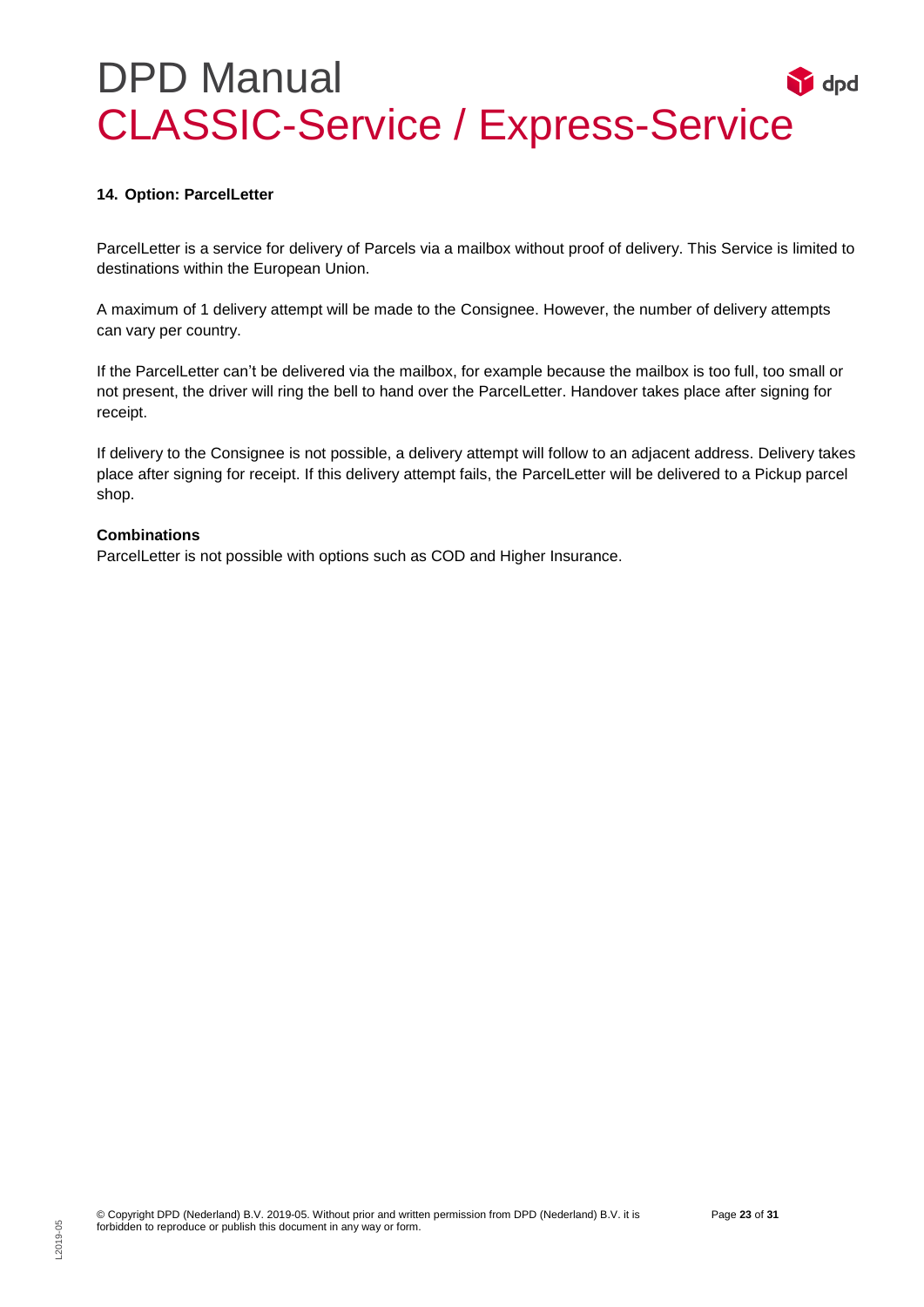#### <span id="page-24-0"></span>**15. Options: Saturday Delivery**

- **Step 1.** You check [www.dpd.nl](http://www.dpd.nl/) for the possibilities.
- **Step 2.** You submit through the DPD Software that a Parcel must be delivered on a Saturday.
- **Step 3.** The Parcel will be picked up on Friday. If the Parcel is provided before Friday, it will not be delivered on Saturday.
- **Step 4.** The delivery attempt on Saturday will be before 18:00 (06:00 PM). If the delivery attempt is unsuccessful, another delivery attempt will take place on Monday.

#### **Combination with Options/products**

Saturday Delivery is not possible in combination with the Option COD or with DPD Express Services / DPD GUARANTEE.

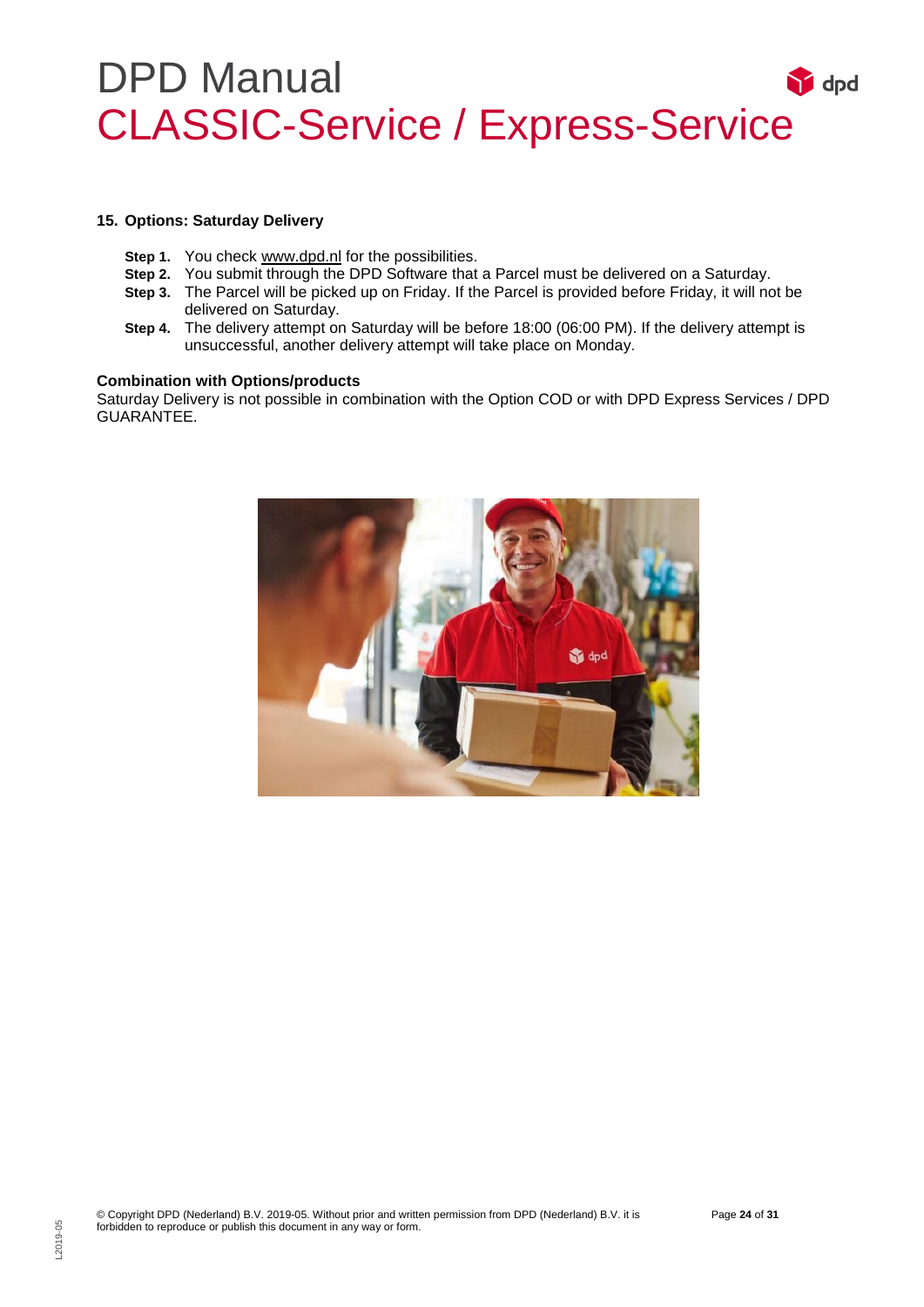#### <span id="page-25-0"></span>**16. Option: C.O.D. (Cash on Delivery)**

In some cases you require the Consignee to pay cash on delivery. The driver will then collect the C.O.D. amount when delivering the Parcel to the Consignee. The following applies to this Option:

- **Step 1.** You will need to check if DPD offers the C.O.D. Option (see [www.dpd.nl](http://www.dpd.nl/) for all possible scenario's).
- **Step 2.** The Parcel may not be sent for a higher value than the invoice value of the Parcel. The maximum C.O.D. amount is € 2.500,-. Once the Parcel has been submitted, the C.O.D. amount cannot be changed.
- **Step 3.** You must use the DPD Software to enter the C.O.D. specifics of the Parcel. If DPD has not received the data file in time, regardless of the reason, the C.O.D. Parcel will not be delivered.
- **Step 4.** The Parcel must have a C.O.D. Parcel Label provided by DPD or authorised in advance and in writing.
- **Step 5.** The carrier will deliver the Parcel to the Consignee. The driver will not accept any other method of payment than cash money in euro's.
- **Step 6.** DPD will then transfer the funds within 10 working days to a Dutch bank account number provided by you.

Instructions which deviate from earlier instructions are not binding for DPD, unless explicitly confirmed in writing by DPD. DPD is only liable for the Procurement Value of the Parcel if the C.O.D. Options is used. DPD will not pay any interest for the received C.O.D. amount.

#### **Combination with Options**

C.O.D. is only possible for cross-border destinations (with the exception of Belgium and Luxembourg) in combination with DPD CLASSIC Services (transportation by road) and DPD Express Services (transportation by road). C.O.D. for destinations in the Netherlands is excluded from service. C.O.D. is not possible in combination with DPD ParcelLetter.

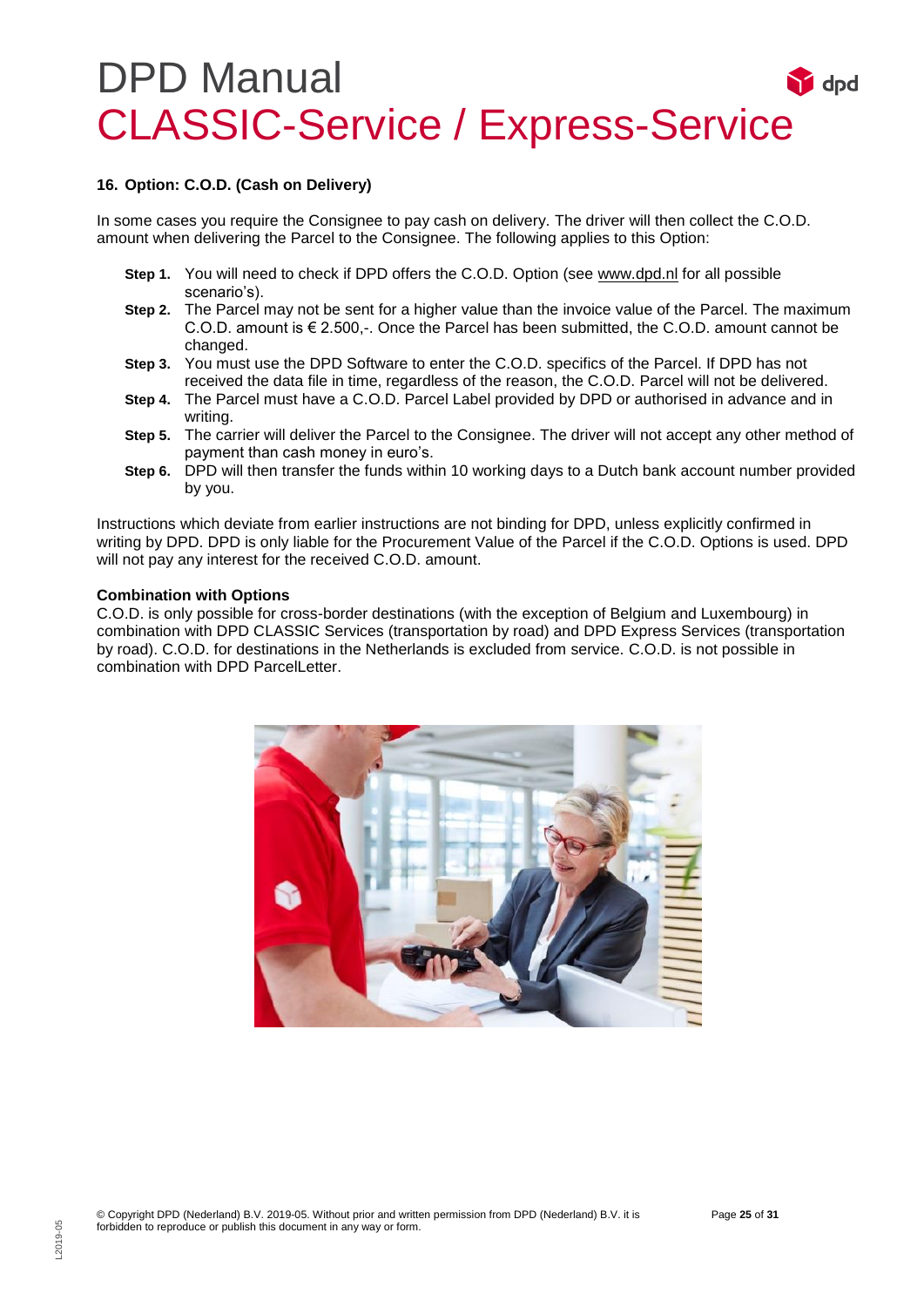#### <span id="page-26-0"></span>**17. Option: Collection Request**

If you wish for a Parcel to be picked up at a third party, DPD recommends a Collection Request.

- **Step 1.** The Collection request can be made via DPD Software. If DPD receives the request on a working day before 16:00 (04:00 PM), the first collection attempt will be made within 3 working days. If the first collection attempt is unsuccessful, one more attempt will be made, unless the first attempt was unsuccessful due to (someone at) the pickup location refusing to cooperate with the collection attempt.
- **Step 2.** To ensure that the Parcel can be sent to the Consignee, it must have a Parcel Label. The driver will bring the Parcel Label and will apply the label to the Parcel under the supervision of staff at the collection location.
- **Step 3.** The loading and labelling of Parcels may be a precarious process. For that reason the staff at the collection location must supervise the process, as they are responsible. Staff at the collection location may only give the Parcel to the driver after the driver has provided a receipt. You must inform the staff at the collection location to follow these instructions carefully.

#### **Combination with Options**

Collection Request is a return implementation without additional Options being available.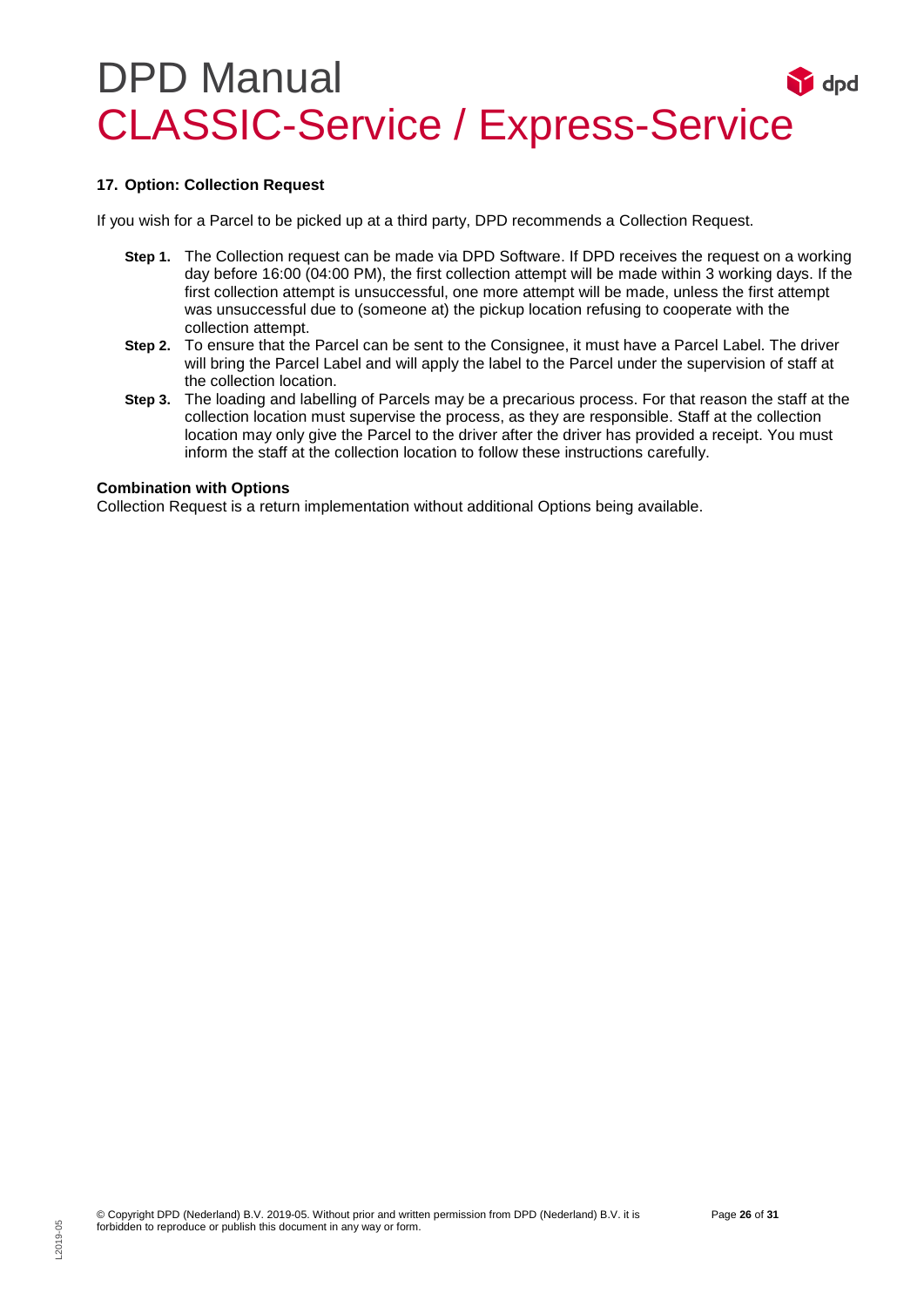#### **18. Option: Higher Insurance**

If you wish to send a Parcel with a high monetary value, a request may be made to DPD to pay claims for a higher amount than normally agreed upon in the Agreement, the General Terms and Conditions (Higher Insurance) and this DPD Manual. At your request DPD will pay claims to a maximum of € 13.000 per Parcel instead of  $€ 520$  per Parcel. The following conditions apply:

- **Step 1.** The request for this option must be made through the Software [\(www.dpd.nl\)](http://www.dpd.nl/) before sending the Parcel. After entering the required information on the Higher Insurance form, DPD will send a confirmation for the request. You must store this confirmation carefully.
- **Step 2.** If the Parcel has been insured elsewhere, the option Higher Insurance has no effect. You are obligated to inform DPD thereof, even if no specific request has been made to do so.
- **Step 3.** DPD is obligated to pay an additional insurance premium for the Higher Insurance option, which DPD will charge to you.
- **Step 4.** Any claim on the grounds of the Higher Insurance option will be done by DPD and only after DPD has received remuneration from her insurance company for the claim.

#### **Please take note of the following!**

The Option Higher Insurance does not affect the rights and obligations as set forth in the Agreement, the General Terms and Conditions and this DPD Manual. If DPD is not liable for the damages on the basis of the Agreement, the General Terms and Conditions and this DPD Manual, then the Parcel may not be offered with the option of Higher Insurance. If the Parcel is offered with Higher Insurance anyway, no claims based on the Higher Insurance Option will be paid.

#### **Combination with Options**

Higher Insurance is possible in combination with DPD CLASSIC Services (transportation by road) but is not possible in combination with other options and DPD ParcelLetter except for the option Saturday Delivery.

#### **Please take note of the following!**

Higher insurance is not an insurance product as referred to in the Dutch Act on Financial Supervision (in Dutch: "*Wet financieel toezicht"*).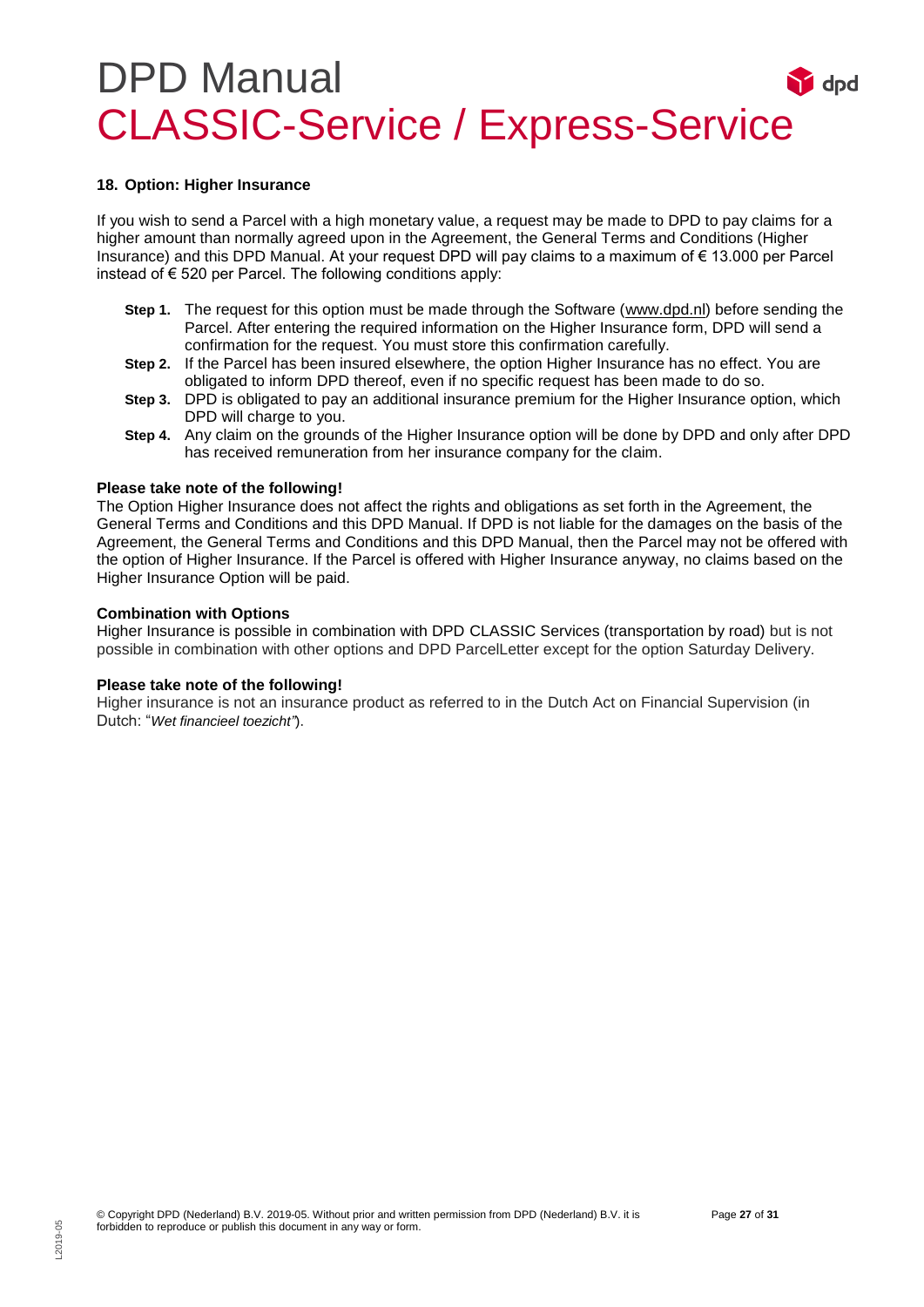#### <span id="page-28-0"></span>**19. Option: Pallet Administration**

The costs for euro pallets (pallets with the EPAL label) may increase over time. In order to limit these costs, DPD offers an option for the administration of Pallets. Up to a maximum of 94% of the euro pallets (due to use) which were used by you to submit Parcels will be returned under the following cumulative conditions. At the end of the agreement all rights regarding the return of euro pallets are forfeit.

- **Step 1.** This option is only available if agreed upon with DPD in writing.
- **Step 2.** You must submit a request to register the amount of europallets to the Dutch DPD depot where the Parcels are handled for transhipment, before pick up of the Parcels. Only undamaged europallets which are meant for repeated use will be registered by DPD.
- **Step 3.** When euro pallets with Parcels are picked up, DPD and you will sign a pallet receipt. The number of submitted euro pallets will be determined through this pallet receipt excluding all other options to provide evidence to the contrary.
- **Step 4.** The europallets with Parcel will be delivered to a DPD depot in the Netherlands where the Parcels are handled for transhipments.
- **Step 5.** The request for the return of euro pallets must be done In writing and within 60 (sixty) working days after Step 4 has been completed. After this period the euro pallets will not be returned. A request must be for a minimum of 30 euro pallets.
- **Step 6.** After a valid request has been made, the euro pallets will be returned with 20 (twenty) working days to you. If the request is for less than 30 europallets, you may (at your own cost) pick up the claimed europallets after making an appointment at the DPD Depot where the Parcels have been handled for transhipment. You must then bring the pallet receipt, as this must be signed by both DPD and you during pickup of the europallets.

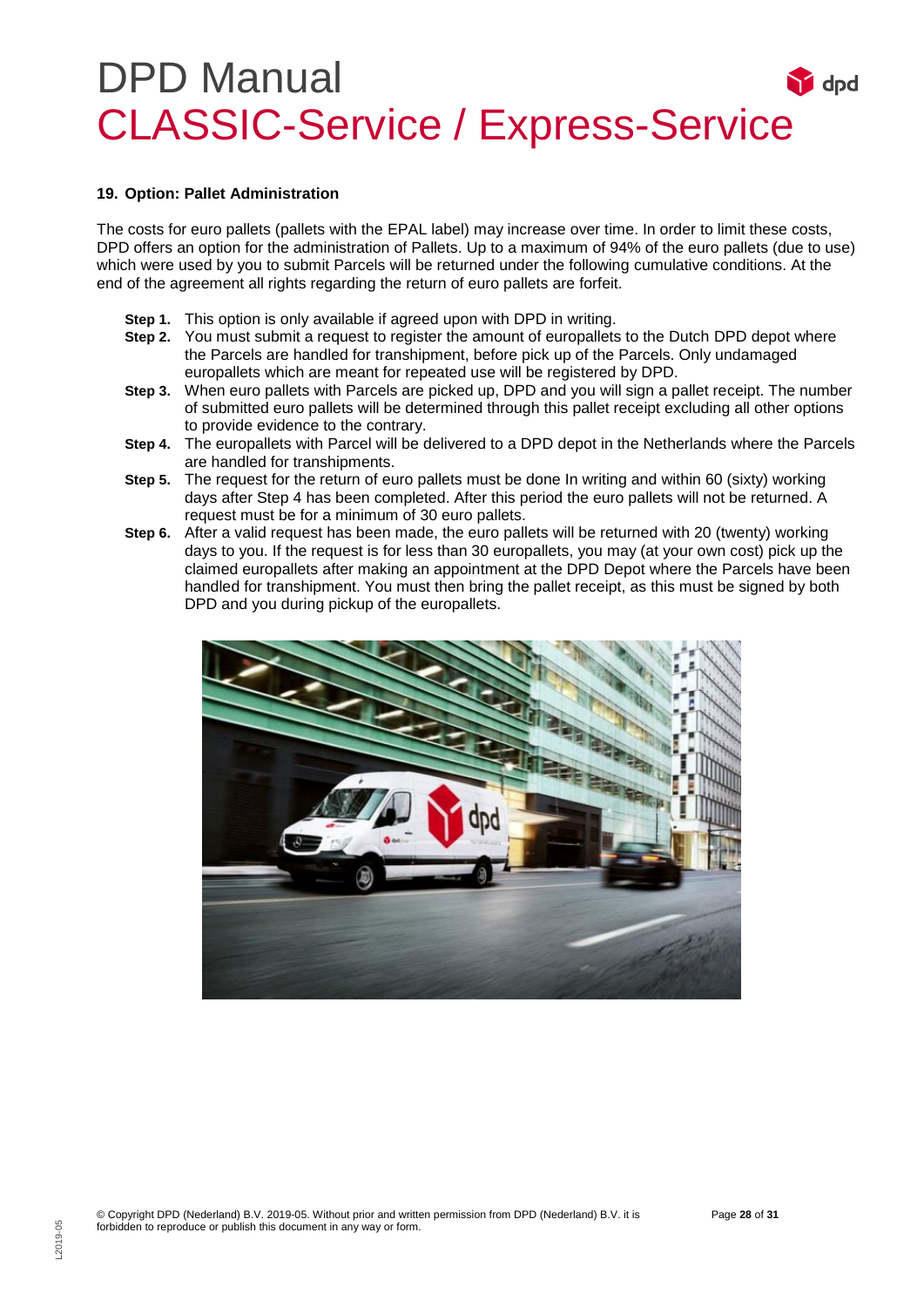#### **20. Option: Webshops**

DPD can assist you with setting up shipping and returning facilitites for your webshop. This is done as follows:

- **Step 1.** DPD will provide you with the "Widget Integration Guide", which is a manual on how to implement so the "Checkout- and Return Widgets". The Widget Integration Guide will be provided to the email address registered with DPD.
- **Step 2.** Using the Widget Integration Guide you can implement the Checkout- and return Widgets. DPD will not provide further assistance with the implementation other than described in this Manual. Please consult a third party to assist you with the implementation if it is unsuccessful.
- **Step 3.** DPD and or parties DPD uses might incidentally perform maintenance on the Checkout- and Return Widgets through updates. This updates are provided by DPD free of cost.
- **Step 4.** In some cases updates or changes to software or hardware are required. If DPD request you implement such changes, taking action will be required to keep using the Checkout- and Return Widgets.

**Please take note of the following!** If the Checkout- and Return Widgets are used for creating DPD Parcel Labels, you must provide DPD with a phone number or e-mail address where you may be reached. You must carefully check all DPD Parcel Labels you receive. You must ensure that unauthorised access to the DPD Parcel Labels functionality is impossible by taking security measures which comply with the latest (security) standards.

#### **Support**

- 1. If you are unable to implement the Checkout- and Return Widgets, you can contact without any additional cost – DPD on workdays between 8:00 and 18:00. DPD's support consists of further explaining the Widget Integration Guide and – if necessary – advice on how to implement the Checkout- and Return Widgets.
- 2. If there are any incidents which are the direct cause of Checkout- and Return Widgets not functioning properly, you can contact DPD on workdays between 8:00 and 18:00.
- 3. For questions which do not fall into the above categories, such as 'Requests for Changes', requests for additional functionality and/or DPD Parcel Label functionality, you may contact DPD. DPD will then decide whether it will process your request and/or provide support. DPD may choose to have the support performed by third parties.
- 4. Support for questions in paragraphs 1 and 2 is provided by DPD free at cost. For all other support, DPD charges a fee of  $\epsilon$  90,- exclusive of VAT. Unless agreed upon otherwise in writing:
	- Invoices will be sent twice a month
	- Invoices must be paid within fourteen days after the date on the invoice
	- Payment may only be done through automatic collection;
	- Cancelling the automation collection is considered a breach of contract.

#### **Conditions**

- 1. DPD will perform its activities to its best knowledge and abilities and in accordance with the requirements of good workmanship on the basis of the known state of knowledge at the time. Access to the online functionality provided by DPD is of the utmost importance and while DPD will endeavour to provide this access, it cannot guarantee access where there are (necessary) maintenance activities or unforeseen circumstances.
- 2. All (delivery) terms and time periods communicated by DPD are determined to its best knowledge and on the basis of data which was known to DPD at the start of the activities, but such deadlines and terms are only indicative and never a strict deadline. If it appears a terms or time period may be exceeded, DPD will contact you as soon as possible.
- 3. You must ensure that all data, which DPD indicates as being necessary or which you must understand to be necessary or useful for the performance of this activities, is provided to DPD in a timely manner. If data required for the performance of the activities has not or has not been timely provided to DPD, DPD may either suspend the activities or invoice the additional costs for the delay. You guarantee that all information, data and/or goods provided to DPD comply with the demands or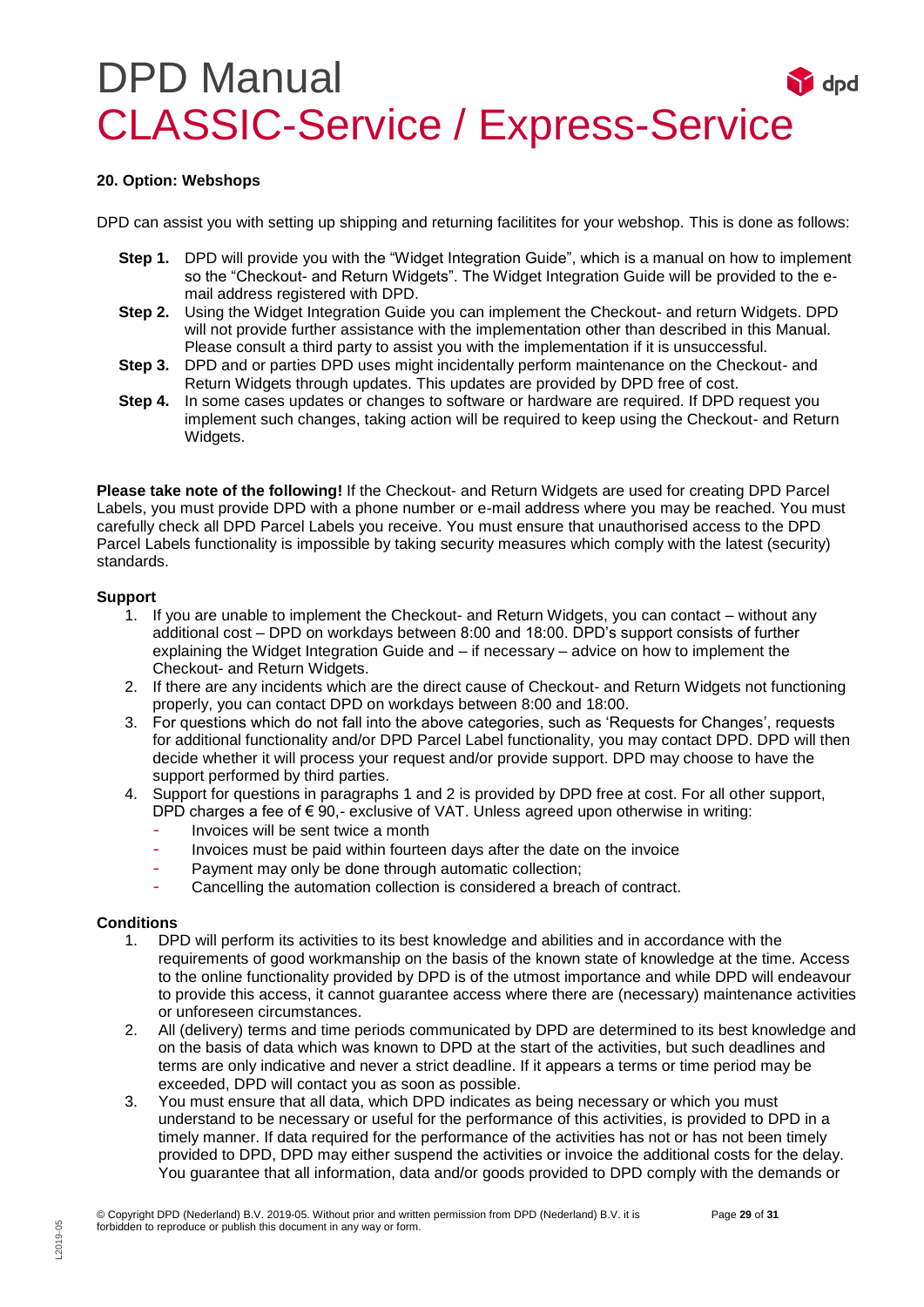specifications communicated by DPD or, when DPD has not communicated such specifications, the specifications which are required to perform the activities.

- 4. You must ensure the proper use and application of the software and the services to be provided by DPD, as well as control- and safety procedures as well as an adequate system administration. You are obligated to ensure there is an adequate backup system in place, which functions in such a way that any shortcomings from DPD have only a minor effect on any potential downtime of the web shop.
- 5. The maximum liability of DPD with regards to the performance of the activities is except in the case of intent or wilful negligence – limited to direct damages to the amount of the amount that has been invoiced (exclusive of vat) in the year prior to damages occurring. Under no circumstances will the total reimbursement for damages amount to more than the maximum amount which is paid by the liability insurance of DPD including the deductible. Under no circumstances will the damages exceed € 100.000,- per damage causing event. A series is events shall be considered to be one event.
- 6. DPD is not liable for damages which are the result of improper use or a use in violation of the instructions provided by DPD or thirds parties used by DPD. DPD is not liable for damages which are the result of improper or incomplete information by you or third parties to DPD or third parties used by DPD.
- 7. Liability for DPD for indirect damages is excluded. Indirect damages include consequential damages, lost profits, lost savings / opportunity costs, loss of goodwill, damages to due interruption of business, damages as the result of your clients, mutilation or loss of data or information and all other forms of indirect damages.
- 8. If the damages are not reported to DPD in writing as soon as reasonably possible and/or you have made all reasonable attempts to limit the damages, all rights and claims you may have on DPD are forfeited.
- 9. DPD retains to the right to modify, change or remove software for any technical or commercial reason it sees fit. Such modifications, changes or removals cannot be grounds for any right or claim.
- 10. You indemnify DPD for any claims from third parties, including staff, for damages which these third parties may suffer in connection to the performance of the activities which is the result of an act or omission be you.
- 11. You indemnify DPD from any claims from thirds parties with regards to rights of intellectual and/or industrial property on materials, software or data you have provided to DPD for the performance of the activities.
- 12. Any eventual rights of intellectual or industrial property, as well as similar rights, which includes neighbouring rights and rights with regards to the protection of databases, information and/or performances with regards to software made available to you by DPD, is the exclusive property of DPD or its licensors.
- 13. You may not change the software in any way, unless the nature thereof determines otherwise or if this is agreed upon in writing.
- 14. All software eventually made available by DPD can solely be used by you personally for the goals for which the software was made available. The software may not be reproduced, made public or disclosed to third parties, unless agreed upon otherwise in writing or the nature of the software determines otherwise.
- 15. After the activities have ended you must stop using the software immediately. DPD retains the right to have the software returned or destroyed at your cost.
- 16. You guarantee that all equipment, software, photos, documentation or other information and/or materials, which is used by DPD in the performance of the activities, does not infringe on the intellectual or industrial rights of any nature of a third party. DPD retains the right to check the validity of licences.
- 17. You may not remove or change any indication regards copyrights, trademarks, trade names or other rights with regards to intellectual or industrial property rights with regards to the software, equipment or materials, including indications with regards to the confidential nature or confidentiality of the software.